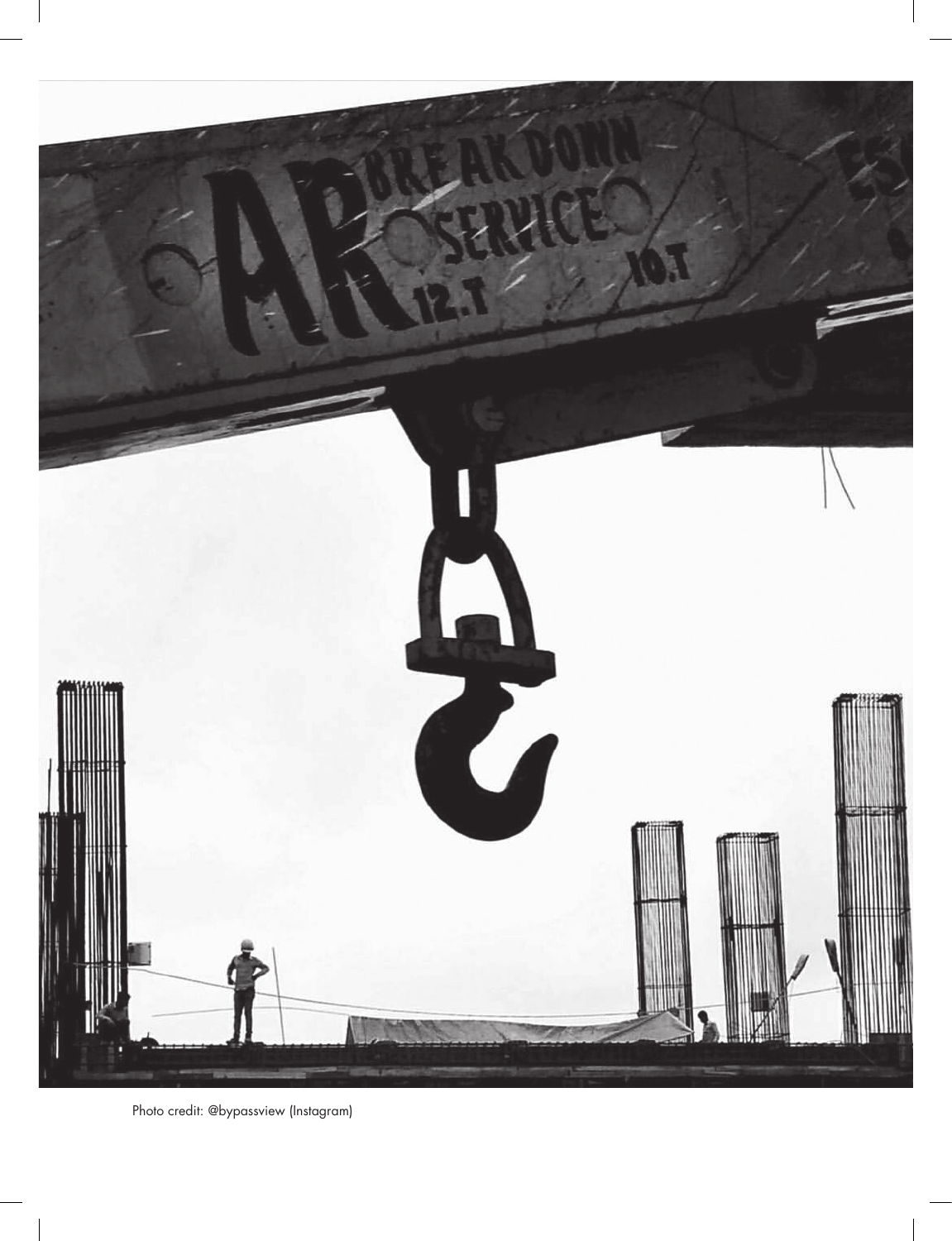# **Building India Brick by Brick Labourers in the Construction Industry**

*Ravi Srivastava*

The construction sector is one of the most important sources of wage employment in the country. For reasons that we will discuss later, data sources on employment reveal only part of the story. But they point to very important trends in employment in this sector in relation to overall employment.

The figures for employment growth in construction are impressive. Results estimated from the Employment & Unemployment Surveys carried out by the National Sample Survey Organisation reveal that between 1983 and 2011–12, male employment in the construction industry increased from about 5.8 million to 42.3 million (7.2 times), while female employment also increased from 1.02 million to 7.58 million (7.4 times).

With nearly 50 million workers, the share of the construction workforce increased from only 3.2 per cent of the total workforce in 1983 to 10.6 per cent of the total workforce in 2011–12. Among nonagricultural workers, the share of workers in the construction industry increased from 7.2 per cent to 20.3 per cent. i.e., one out of every five workers employed out of agriculture was a construction worker.

Till 2011–12, the sector's employment grew at a blistering and increasing pace: from 5.62 per cent per year during 1983/1993–94 to 7.20 per cent during 1993–94/2004–5 and 9.81 per cent during 2004–5/2011–12, showing an average rate of growth of 7.52 per cent over nearly three decades between 1982/2011–12. This rate of employment growth was



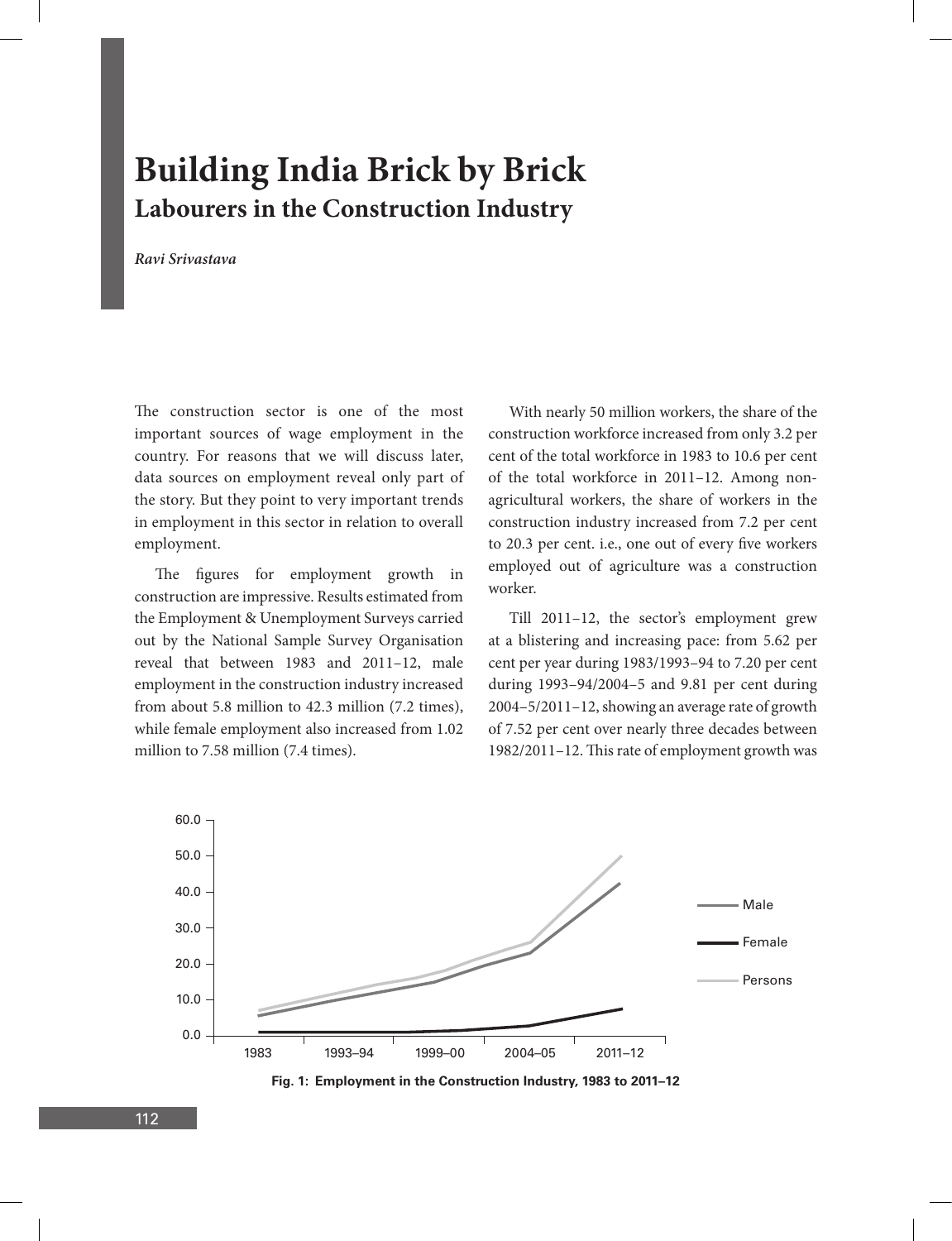

**Fig. 2: Share of Construction Workers among the Non-agricultural and Total Workers (%)**



**Fig. 3: Annual Growth Rate of Employment across Major Industry Groups**

only matched or exceeded by the sector's partner industry, viz., real estate, in which employment grew at 9.38 per cent over the same three-decade period. But the real estate sector's share in total employment is much smaller: only 1.7 per cent in 2011–12.

### **Social Background of Workers**

The data from field studies shows that construction workers come from all religious and social backgrounds but with a higher representation of Scheduled Castes and Scheduled Tribes compared to their share in the population. This is also borne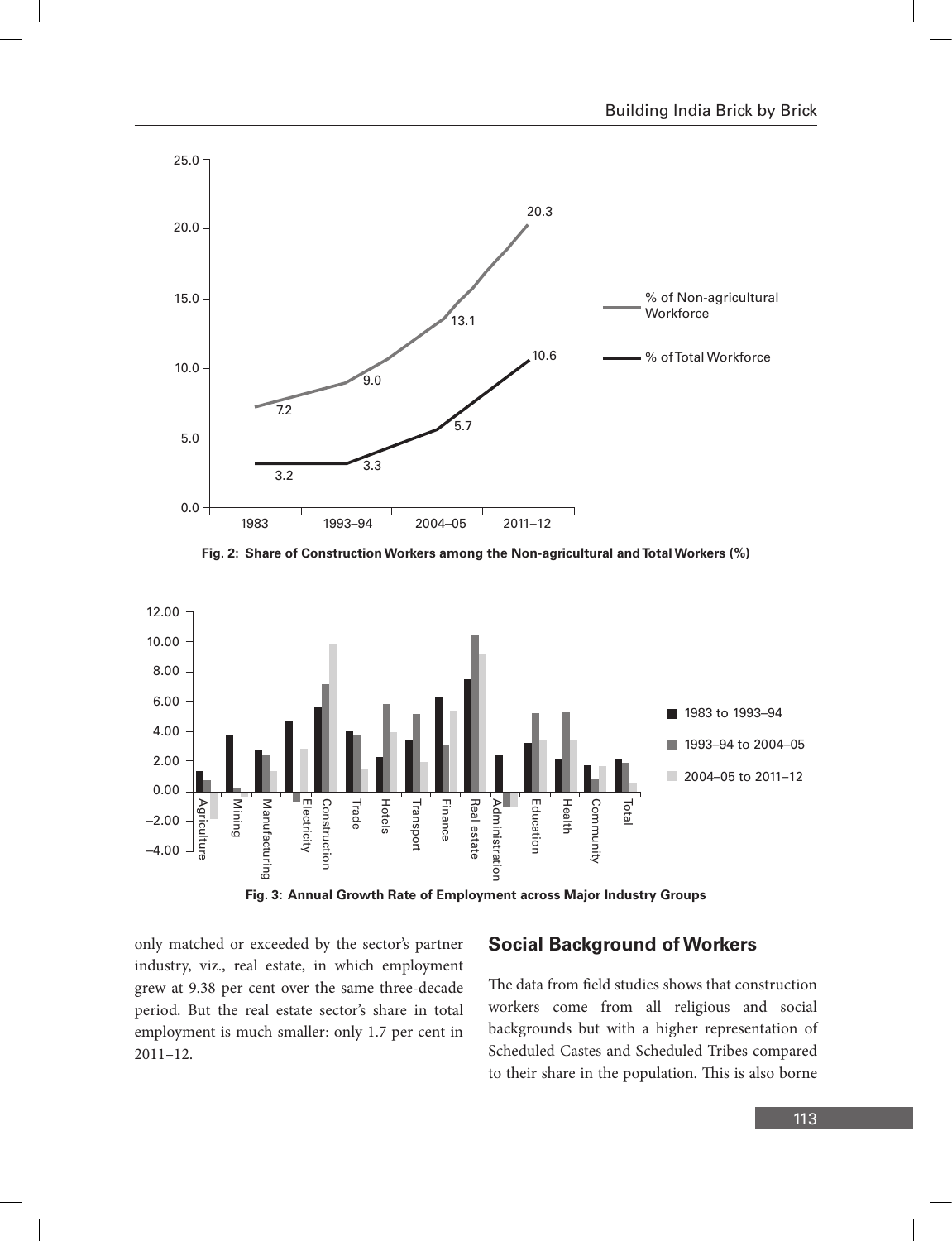

**Fig. 4: Socio-religious Composition of the Construction Workers, 2011-12**

out by the NSS employment data for 2011–12, which shows that 80.9 per cent of workers were Hindus and 14 per cent were Muslims. Among Hindus, almost half were SC or ST. For all workers taken together, 44 per cent were either SC or ST.

# **Female Employment in the Construction Sector**

The construction industry is male dominated throughout the world with the percentage of female workers being negligible to small. In India, too, the industry is dominated by male workers.

But the absolute numbers of female workers employed in the construction industry is large and its proportion in the workforce has been growing over the years. As pointed out earlier, there were 7.6 million female workers in the construction industry in 2011–12. Female workers in India are still largely concentrated in agriculture. But manufacturing and construction are their two next biggest employers. The percentage of female workers in construction with regard to all female workers has increased from only 1 per cent in 1983 to 5.9 per cent in 2011–12, i.e., a six-fold increase in the share in female workforce. However, the



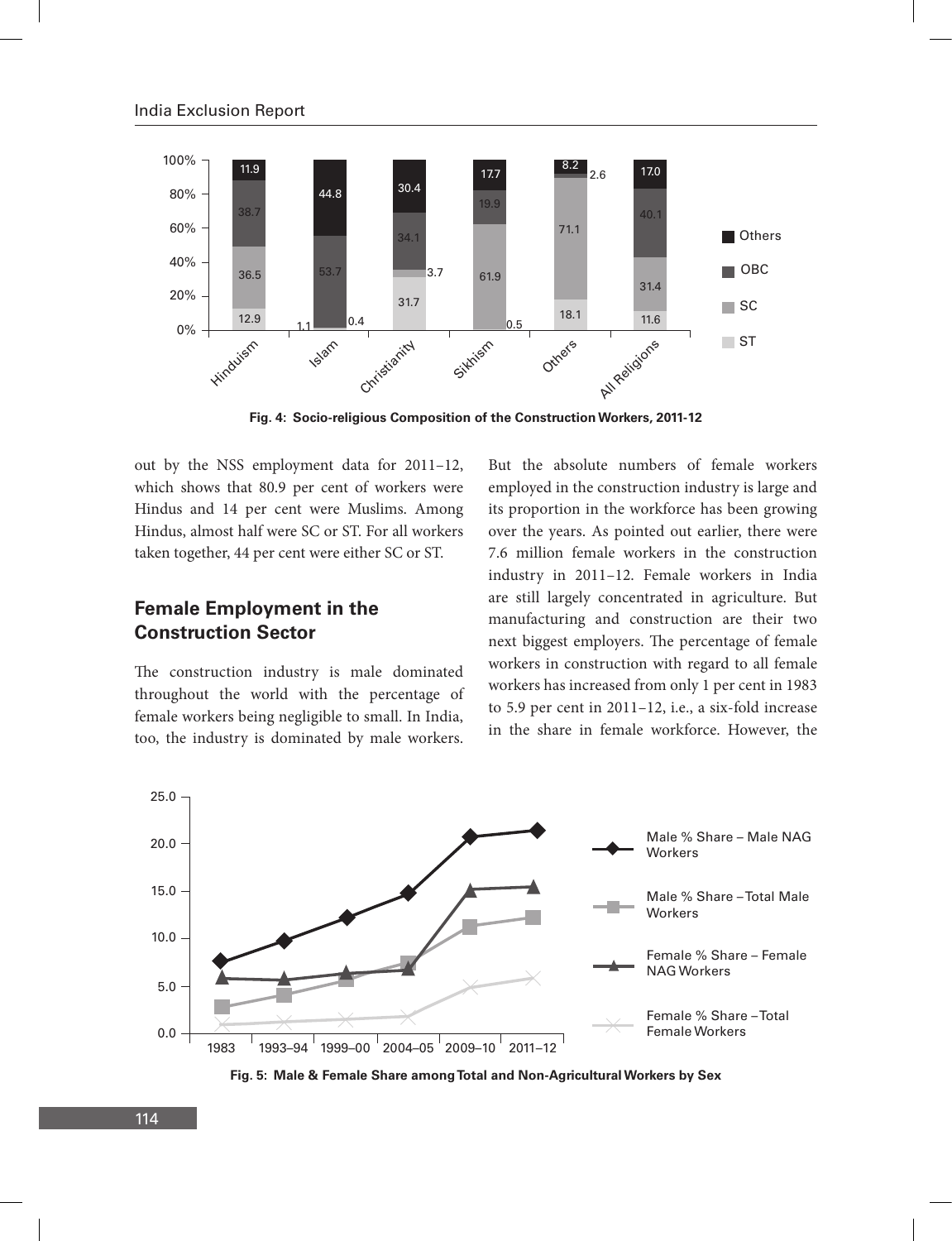share of male workers in the male workforce was more than twice as large in 2011–12 (12.3 %).

The construction sector has also been the major avenue of employment for female labourers moving out of agriculture. In 1983, female workers in the construction industry comprised 5.8 per cent of all female non-agricultural workers. By 2011–12, 15.6 per cent of all female non-agricultural workers were in the construction industry. Among males, more than one out of five non-agricultural workers (21.5 %) were engaged in the construction industry. If self-employed non-agricultural workers are excluded, then as much as 27.2 per cent and 35.3 per cent of all female and male non-agricultural wage workers were engaged in the construction industry.

However, field studies and long-term data suggest that there is a secular tendency for the share of female workers in the construction industry to decline. Given the important role of female employment in this industry, this is a matter of concern. Paradoxically, NSS data show an acceleration of female employment in construction in the recent period. Female employment in construction grew at a slower rate than male employment in all sub-periods till 2004–5. However, during 2004–5 to 2011–12, the growth rate of female employment accelerated to 16.02 per

cent while male employment grew at the rate of 8.94 per cent.

An analysis of NSS figures indicates that the share of female employment in construction has declined secularly in urban areas: from 13.8 per cent in 1983 to 9.9 per cent in 2004–5 and 8.4 per cent in 2011–12. But in rural areas, this share increased from 10.6 per cent in 2004–5 to 16.7 per cent in 2009–10 and further to 17.5 per cent in 2011–12, reversing the long-term secular decline.

How and why did this happen? To understand this, we have depicted the female share in construction employment to total rural female employment, including, as well as excluding, their employment in MGNREGA public works which is also counted as construction activity. Without MGNREGA, the female share in construction employment has continued to show a secular and systematic decline, right up to 2011–12. But MGNREGA, which was introduced in 2005, boosted women's participation in construction activity in rural areas, increasing their employment share in the industry from 10.3 per cent in 2004–5 to 15.2 per cent in 2011–12.

However, as shown below, female workers are confined to less skilled manual work, and are much less likely to move up the ladder compared to their male counterparts.



**Fig. 6: Period-wise Growth Rate of Construction Employment, by Sex**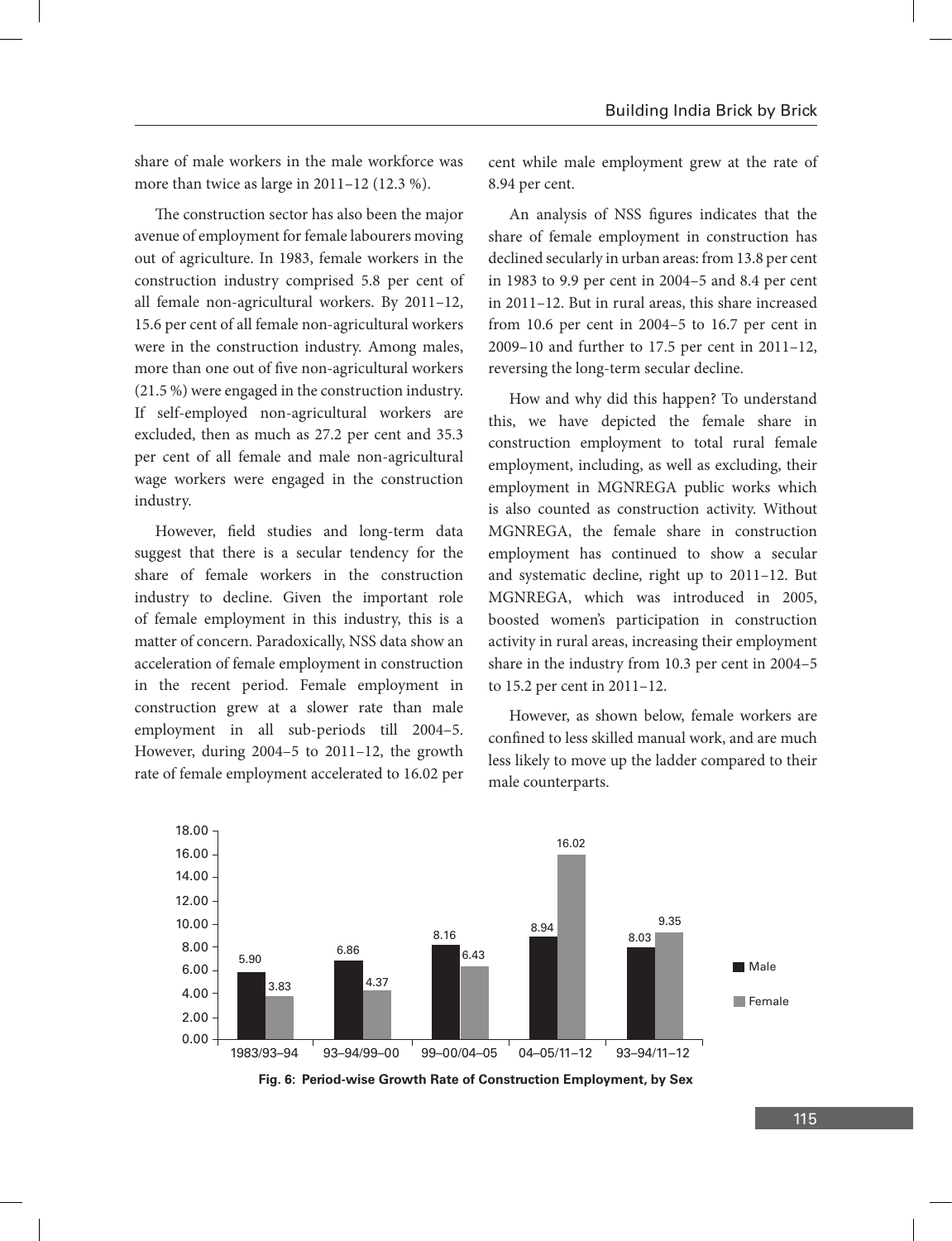

**Fig. 7: Share of Females in Construction Industry Employment – with and without MGNREGA**

# **How the Construction Industry has Facilitated Employment Diversification**

The expanding construction sector has absorbed workers from the agricultural sector and other declining or slow growing industries. Between 1993–94 and 2011–12, agricultural employment declined by 12.8 million while employment in all other sectors increased by 111.8 million, amounting to a net increase of 99 million employed persons. Out of this net increase, construction employment contributed 38.2 per cent (real estate contributed another 7.1 %), while Trade and Manufacturing were the other two major industry segments contributing 19.5 per cent and 18.4 per cent respectively. In other words, the construction industry emerged as the leading provider of employment since the 1990s, and the leading source of employment to rural workers exiting agriculture.

# **Pull or Push: What does Construction Employment Offer?**

The increasing engagement of workers in the construction sector raises another question: given the reduced possibility of employment and livelihoods of workers in the agricultural sector, is employment in the construction industry purely distress driven? This is a difficult question to answer as the conditions of employment in this huge industry are not uniform. But past studies show that despite uncertainty of employment, workers in the sector are able to find employment for durations longer than is possible in the agricultural sector (Srivastava and Jha, 2016). Moreover, on average, wages reported by workers in construction are higher than those in agriculture. Thus compared to agriculture, the construction sector offers higher average earnings to workers.

We have compared the average daily earnings of wage workers across major industry divisions in Table 1 in two periods, viz., 2004–5 and 2011–12. The wages/earnings reported here cannot take into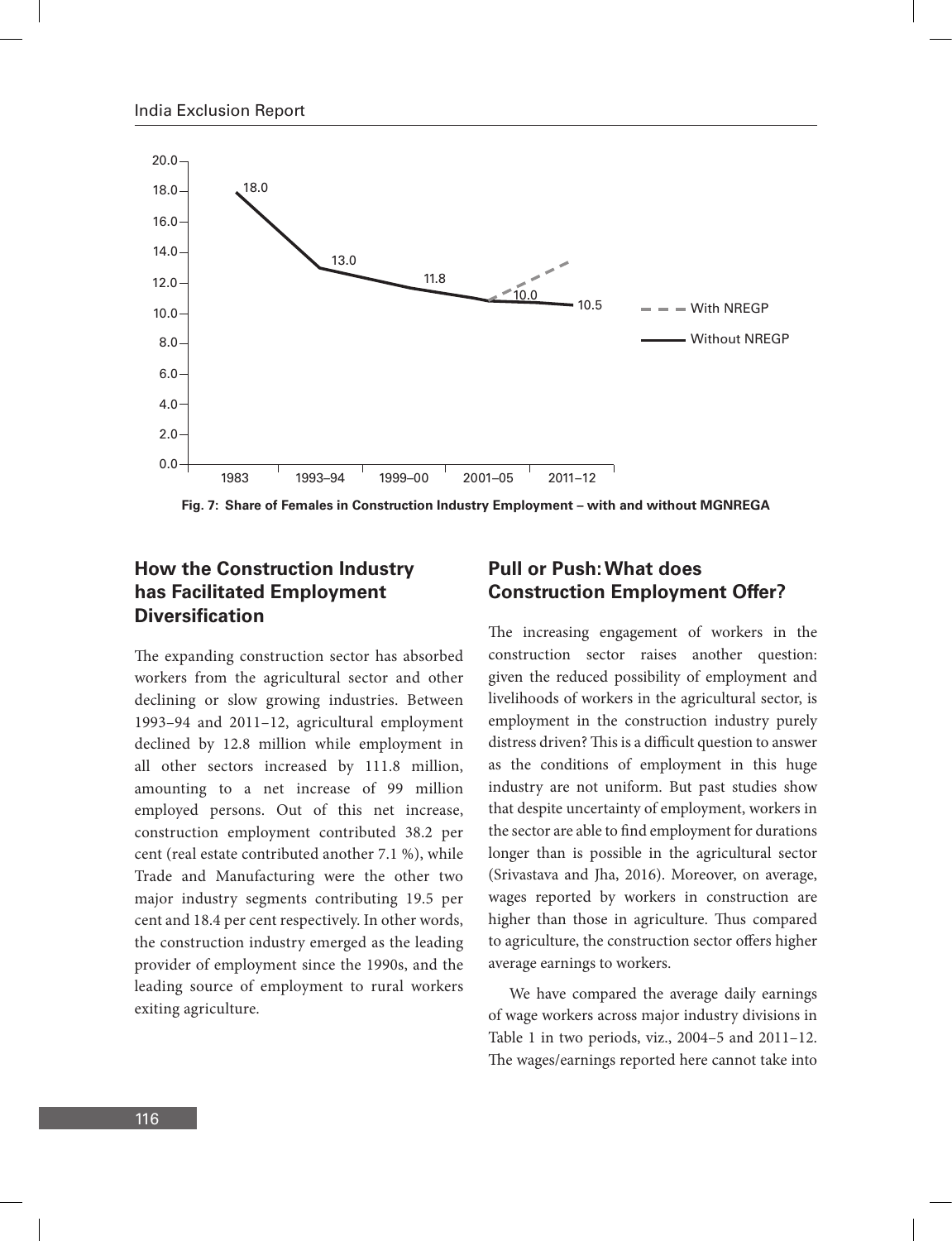| Table 1: Average Daily Earnings across Major Industries (Rs/day), 2004–5 and 2011–12 |              |        |         |              |        |         |
|--------------------------------------------------------------------------------------|--------------|--------|---------|--------------|--------|---------|
| Industry                                                                             | NSS 61 Round |        |         | NSS 68 Round |        |         |
|                                                                                      | Male         | Female | Persons | Male         | Female | Persons |
| Agriculture                                                                          | 51           | 35     | 45      | 136          | 100    | 124     |
| Mining                                                                               | 187          | 60     | 169     | 495          | 201    | 458     |
| Manufacturing                                                                        | 120          | 53     | 110     | 279          | 141    | 259     |
| Electricity                                                                          | 290          | 207    | 286     | 588          | 740    | 600     |
| Construction                                                                         | 79           | 55     | 76      | 191          | 130    | 183     |
| Trade                                                                                | 88           | 83     | 88      | 214          | 175    | 211     |
| Hotels                                                                               | 99           | 90     | 99      | 243          | 181    | 237     |
| Transport                                                                            | 147          | 196    | 149     | 327          | 406    | 330     |
| Finance                                                                              | 385          | 310    | 373     | 729          | 649    | 716     |
| Real estate                                                                          | 243          | 263    | 246     | 595          | 671    | 608     |
| Administration                                                                       | 258          | 199    | 251     | 616          | 469    | 598     |
| Education                                                                            | 247          | 164    | 213     | 564          | 382    | 486     |
| Health                                                                               | 209          | 163    | 189     | 533          | 339    | 440     |
| Community                                                                            | 99           | 61     | 93      | 265          | 130    | 212     |
| Household                                                                            | 77           | 41     | 52      | 188          | 97     | 127     |

Source: Computed from NSS 61<sup>st</sup> Round and 66<sup>th</sup> Round, Employment-Unemployment Surveys.

account work intensity, i.e., total hours worked per day. The lowest daily earnings are reported for agricultural labourers in both 2004–5 and 2011–12. This is followed by earnings of workers engaged by households. The third lowest wages are in the construction industry, both for male and female labourers. Nevertheless, these wages were 69 per cent and 49 per cent higher than agricultural wages in 2004–5 and 2011–12, respectively. Wage workers engaged in the construction industry would conceivably draw higher incomes than their counterparts who work only in agriculture, both on account of more employment days, and higher daily earnings.

### **Has the Construction Boom Ended?**

Construction sector activity is affected by upswings and downswings in general economic activity, patterns and trends in investment, particularly public investment in infrastructure, and by sudden shocks to the economy which slow it down. Following the global economic crisis of 2008–9, construction activity slowed down dramatically but it revived following the economic stimulus package. The evidence on growth in GDP for recent years suggests that construction sector activity has been very weak. Although the NSS Employment-Unemployment Survey results are only available till 2011–12, a comparison of the NSS results with the most recent round of the employment-unemployment survey carried out by the Labour Bureau shows that construction sector employment growth has petered out. Between 2011–12 and 2015–16, construction employment was almost stationary, at about 50 million workers. Demonetisation in November 2016 led to a sharp decline in construction activity and the subsequent tardy revival has taken place in the context of a long-term slowdown in the growth of the sector.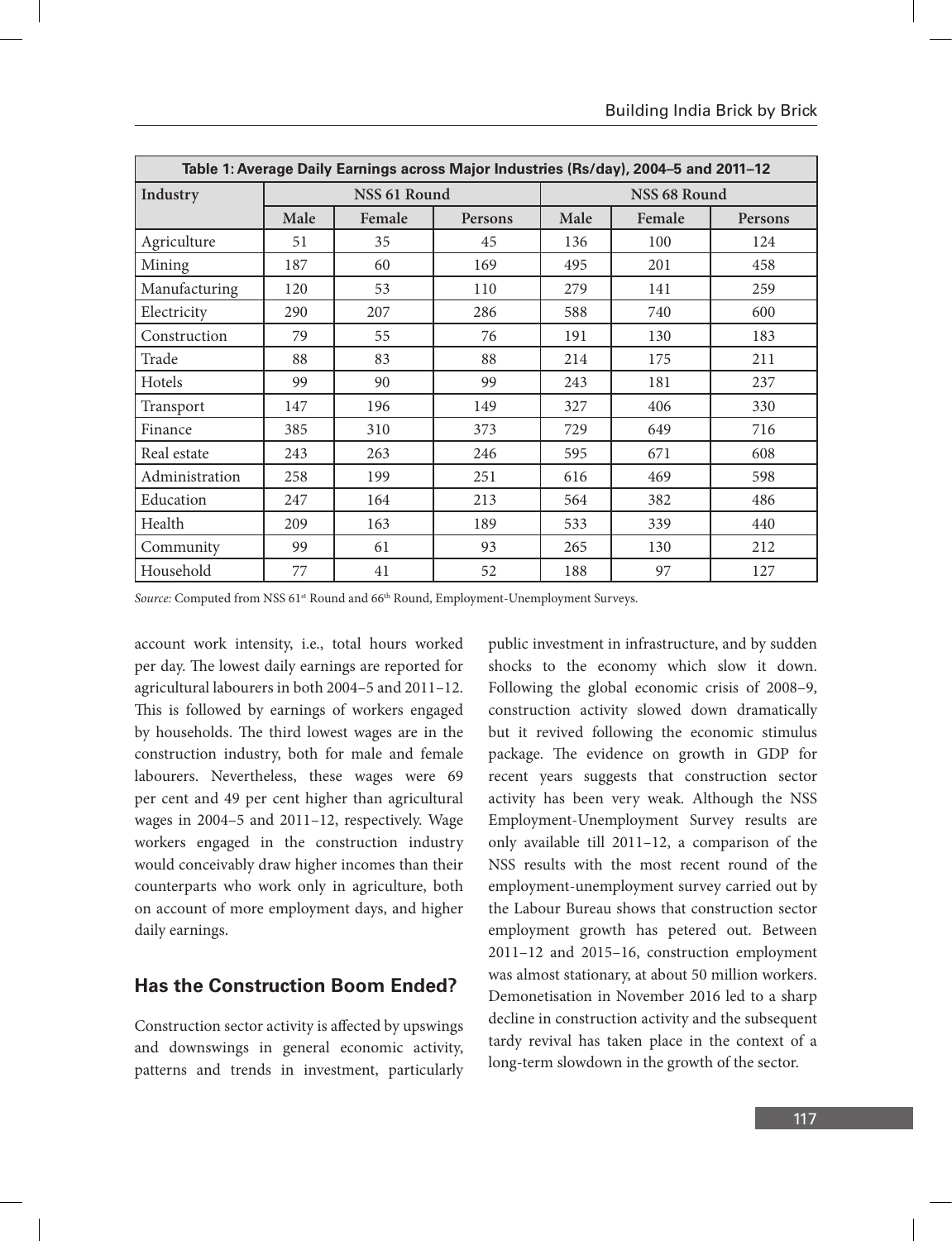Consequently, the sector's ability to absorb a part of the growing labour force in the economy seems to have petered out in the last few years.

# **Understanding the Nature of Construction Sector Employment**

The construction industry is very different from other industries, given the nature of its production, and the structure of its capital. The real estate industry is closely related to the construction industry. It consists of transactions in land and its property, including buildings and is further subdivided into residential, commercial, industrial, and vacant land. Real estate development consists of development of residential, commercial or industrial properties on land for sale or rent. Real estate developers can undertake construction on land directly, through their subsidiaries, or through outsourced contractors or construction companies. The construction industry is divided into two broad segments, viz., engineering or infrastructure, and buildings (including both commercial and residential buildings). The latest 2008 industrial classification classifies construction into 'Buildings', 'Engineering' and 'Specialised Construction' (which includes finishing work), and the 2011–12 NSS Employment Survey shows that 72.8 per cent workers were engaged in the Buildings segment, 17.6 in 'Engineering construction' and 9.6 in 'Specialised construction'.

Unlike other types of production activity, construction activity is carried out on sites through temporary projects. Moreover, each project can have a number of distinct time-sequenced phases, which have different worker requirements. For example, residential and commercial buildings, start with an excavation phase, followed by the building of the foundation and structure, and finally, the finishing stage, which itself consists of a number of distinct activities. The requirement for equipment, and skilled and unskilled workers

is different in the different phases of construction. This also influences the employment of women in different types of construction activities as women workers in construction are mostly engaged in low skilled work.

Further, along with the scale of construction, the scale of capital involved in the construction (and real estate) sector also varies. Along with smallscale and informal construction activity, mostly in the residential and commercial sector, the industry also has large-scale activity controlled by mediumlarge firms, with a regional or national character. These firms have grown in size and real-estate and construction firms are among the largest in the country (Srivastava and Jha, 2016).

These developments, along with the concentration of construction activity in and around centres of economic agglomeration, lend themselves to two opposite tendencies. First, the industry needs to mobilise large numbers of workers for construction sites, often from far-off places, which accentuates and sets into motion forms of large-scale contractorbased recruitment. Second, construction activity can be split functionally or sub-product-wise, encouraging small sub-contracting by workcontractors, thus bringing into existence chains of contractors.

### **Rural-Urban and Long-distance Circulation of Construction Labour**

A migrant status is central to the formation of construction labour. Migrant workers gain centrality in the construction industry both because of the spatial disconnect between labour supply and demand, and because systems of labour recruitment and employment favour labour importation rather than reliance on locally available labour.

Since construction activity is correlated with economic activity, it is concentrated in rapidly developing high income states and in centres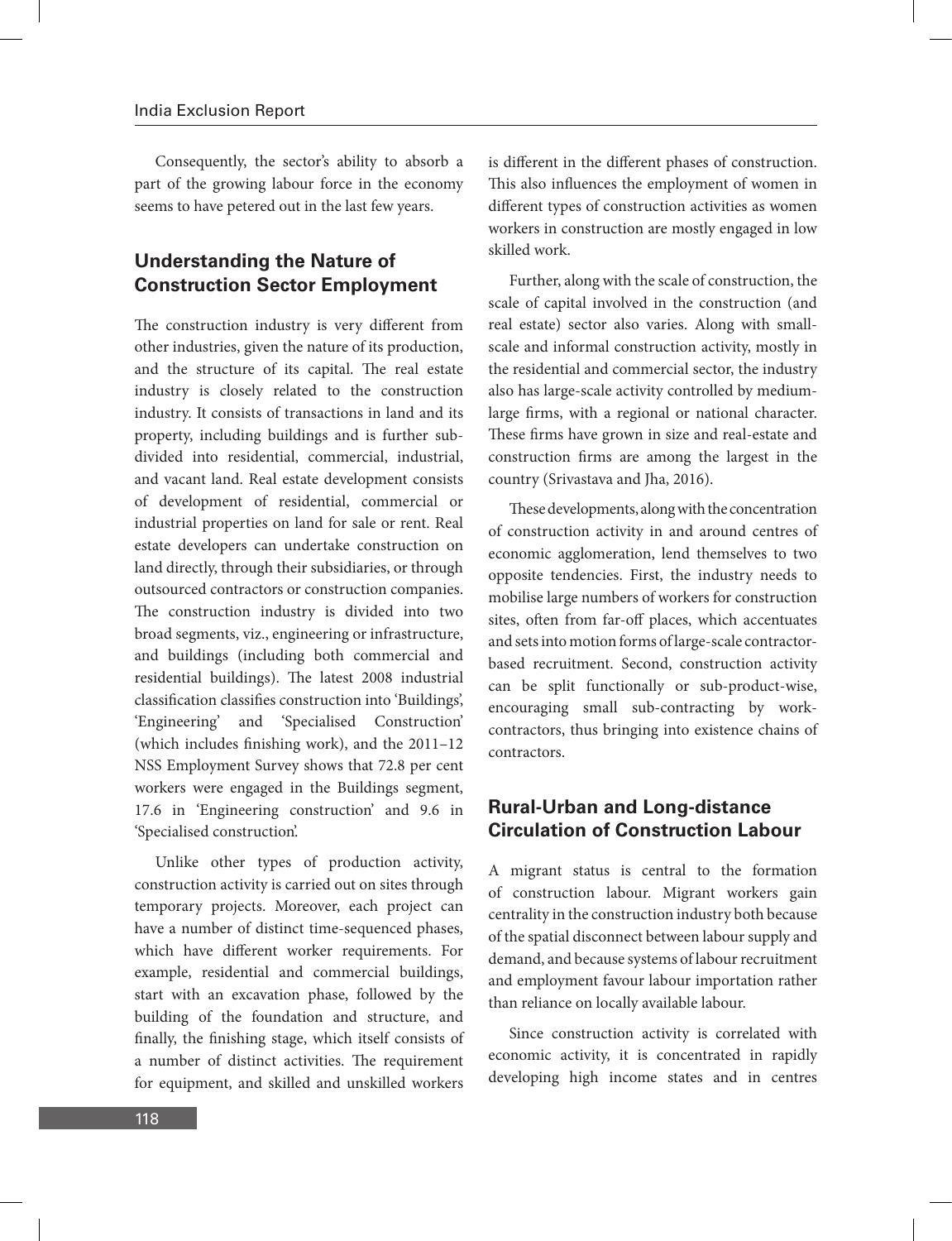of agglomeration in these states. Spatially, these centres are situated in and around large urban centres, although they cut across this rural-urban dichotomy. A much larger amount of construction activity also takes place in developed states.

The labour requirements of the construction industry are met through the following channels: (a) local urban or rural labour (including commuting workers); (b) long-term migrant workers who join the labour force in (a); (c) short-term circulatory migrant workers who migrate autonomously or through social networks and operate in local labour markets at labour *chaurahas/nakas* or through contractors; (d) circulatory labour migrants who are brought in through labour contractors, sometimes over very long distances.

Strictly speaking, the employment data should capture local employment, commuting workers, seasonal migrants, as well as workers migrating from one area to another, providing workers stay at the destination for more than six months. This is a tall order, and there is strong reason to believe that employment (and migration) data does not capture labour circulation/migration properly and that a large number of migrating construction workers are reported in their areas of origin which are rural and located in poorer states/regions. An analysis of NSS migration data for 2007–8 shows that only 7.6 per cent of rural male workers and 26.9 per cent of urban male workers in the construction sector are reported as migrant workers. This is lower than the total percentage of all male migrant workers (20.1 % of rural workers and 35.3 % of male migrant workers). On the other hand, there is a steady increase in the proportion of rural construction workers, despite the growth of urban economic agglomerations. The rural-urban share of construction employment analysed from the NSS Employment-Unemployment Surveys shows that a rising proportion of construction workers are reported in rural areas. Their percentage was 58.9 in 1983 and rose to 72.3 per cent in 2011–12. Does

this mean that almost three-fourths of construction activity, private or public, is located in rural areas? This is not the case because commuting, shortterm migration, and other labour circulation is not captured properly by location data. Overall, a rising proportion of construction work in developed states is carried out by circulating workers from the rural areas in poorer states, which is not adequately captured by location data.

Estimates of short-term out-migration (migration for employments for periods between two to six months) show that 45 per cent of such migrants migrated to other states, and the construction industry was the largest employer of such migrants, accounting for 36 per cent of all short-term migrants.

But there are many more inter-state circulating migrant workers engaged in the construction industry. Assuming that construction activity has a similar labour intensity across states, the percentage of workers employed in the construction industry (including long-term circulatory migrants) should be proportional to construction activity. The gap between construction activity and the percentage employed at the state level should give us a rough estimate of unreported inter-state migration.

In Figure 8, we show the percentage of total SDP of each major state, and the percentage of state to total employment in the construction industry. A positive gap between percentage employed and percentage SDP denotes inter-state outmigration. The data shows that the states of UP, Rajasthan, Bihar, Jharkhand, Odisha, Madhya Pradesh and West Bengal accounted for most of the inter-state out-migrant labourers in the construction industry. These inter-state out-migrant workers were about a quarter (23.3 %) of all construction workers and are over and above the construction workers recorded in the destination states. These workers circulate between origin and destination states for various periods of time. The rapid growth of the construction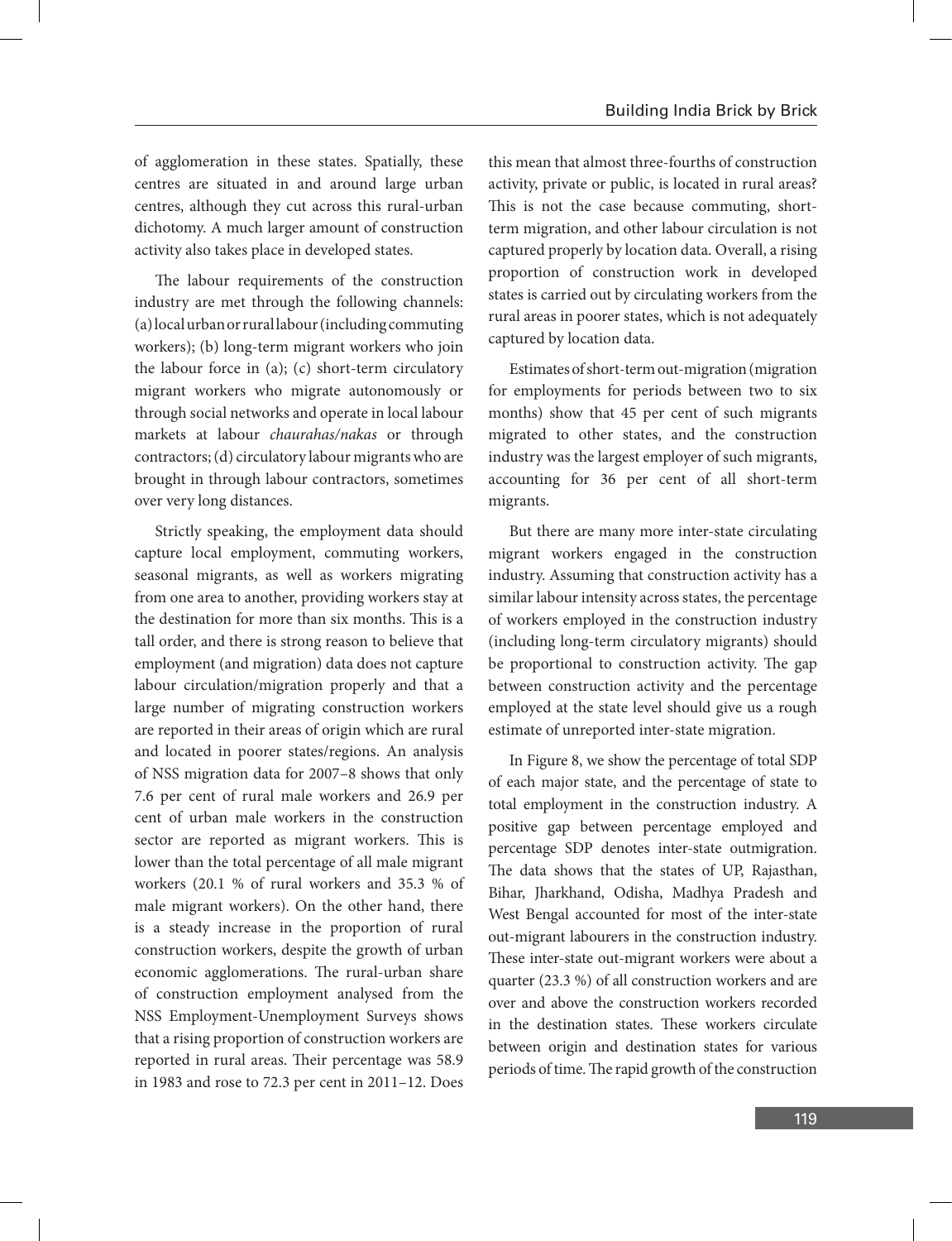

**Fig. 8: State-wise % of SDP & Construction Employment, 2011-12**

industry has required the mobilisation of more and more workers from rural areas in poorer, labour surplus regions. The states which account for the largest number of inter-state in-migrant workers were Maharashtra, Gujarat, Karnataka, Kerala, Haryana, Andhra Pradesh, Himachal Pradesh and Tamil Nadu. To put it in an alternative manner, the eight developed states accounted for 59 per cent of construction SDP in 2011–12 and only 33.9 per cent of employment (including longterm migrants enumerated by NSS). On the other hand, the seven poorer states accounted for 36.2 per cent of construction activity and 59.5 per cent of employment. Thus about 12.5 million workers, nearly a quarter of all construction workers, may be moving from poorer states to developed states as circulatory labour to participate in construction work. These estimates exclude workers who circulate within the state for employment in the industry. We have no estimates of intra-state labour circulation in construction. But these figures are unlikely to be lower than the figures for inter-state circulatory migrants. Taken together, it is likely that 50–60 per cent construction workers are circulatory migrants while 10 per cent are long-term migrants, and 30 to 40 per cent workers are local or commuting workers.

As a matter of fact, all available studies show the industry's reliance on migrant labour, as well as inter-state migrant labour. Srivastava and Jha (2016) and Srivastava and Sutradhar (2016) found that in Haryana, Uttar Pradesh and Delhi and NCR, all construction workers in the sample sites (both small and large) were migrants who had started migrating for work at various periods of time. While some workers were recruited for a specific duration or seasonally, and went back to their places of origin at the end of this period, others stayed on, rotating between one site and another, and returned occasionally to their places of origin. The workers came from eight states and the neighbouring country of Nepal (ibid.). There were fewer migrant workers from states contiguous to Delhi and more from distant states. Srivastava and Jha (ibid.) found that only 28 per cent sampled workers were from the states adjacent to the NCR (MP, UP and Rajasthan) while 72 per cent were from Orissa, Nepal, West Bengal, Bihar, Chhattisgarh and Jharkhand. The largest share of workers was from West Bengal (33.3 %) and Bihar (31.3%). There was a higher proportion of workers from adjacent states present in the unorganised construction sites.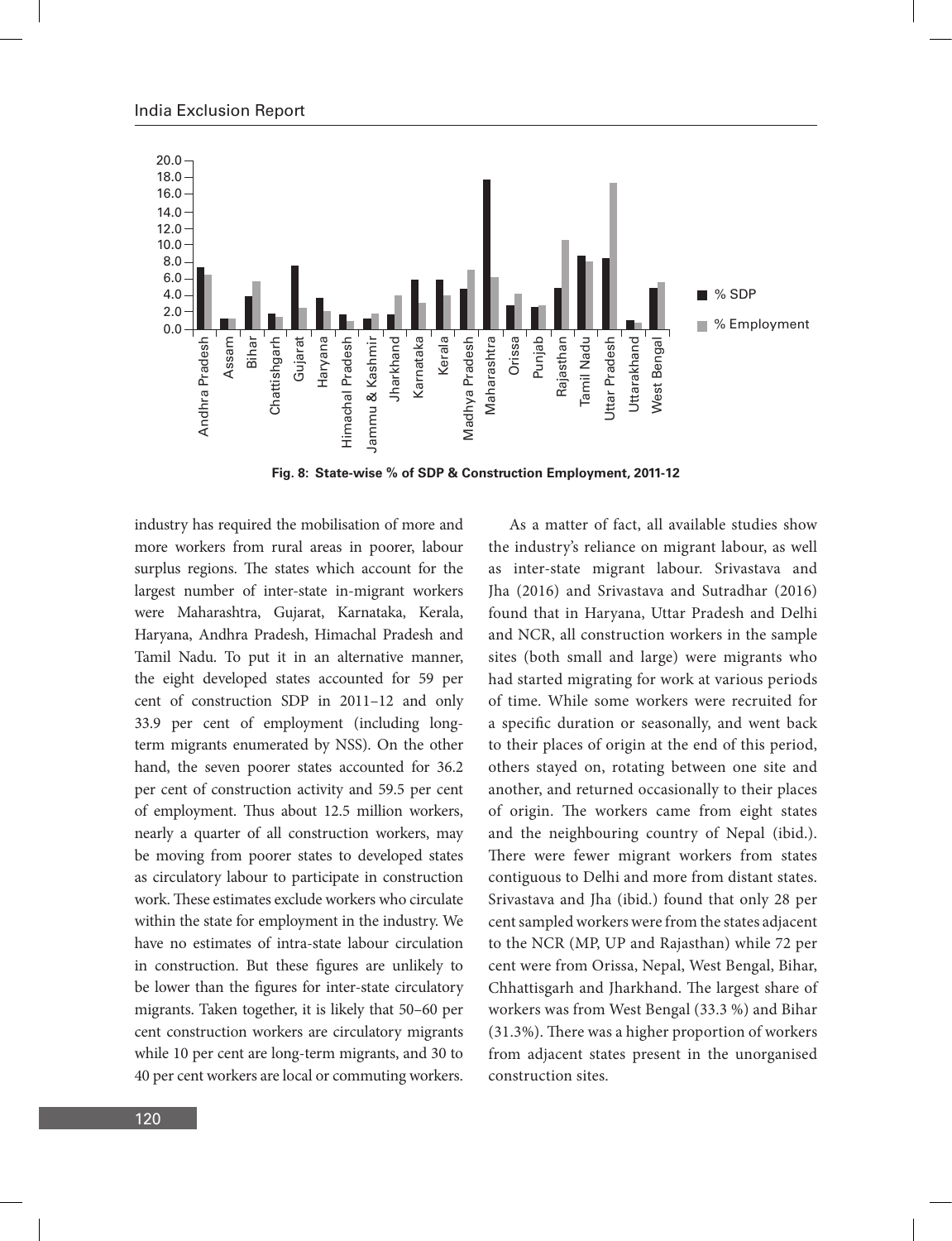The fact that the construction industry is dominated by labour circulation, and that about a quarter of the workforce are inter-state circulatory labour, has very significant implications for recruitment, labour regulation, and access to social security for these workers.

## **Recruitment of Workers in the Industry**

The pattern of recruitment of workers in the construction industry is linked to their remuneration and conditions of work of the labourers. Most construction workers are exposed to large uncertainties in the potential job market. They have very little knowledge about these markets and often risk high job search costs. On the other hand, employers need to hire workers in very large numbers in large construction sites. They also need strategies which can ensure low wage costs and a disciplined workforce. Recruiters step in to provide these services both for workers and employers.

Studying organised sector construction sites, Srivastava and Jha (2016) found that labour contractors operated either in origin areas or in destination areas. In the case of the former, labour was recruited through smaller contractors, aggregated at source, and deployed at worksites in destination areas, where attendance was supervised by Munshis. On the other hand, where the principal contractors operated at destination, labour was recruited at source by their sub-agents or Sardars. Smaller labour contractors or work contractors/team leaders recruited workers directly from source areas, or through labour chaurahas or other local channels.

Srivastava and Sutradhar (2016) and Srivastava and Jha (2016) have noted how the intermediaries, known as jamadar/thekedar(contractor) or munshi play an important role in mediating employment as well as in determining the conditions of work. Interestingly, the use of such recruitment systems

is practised with greater intensity in the organised sector. Workers in the unorganised construction sector often arrive at the destinations having heard about the recruitment via their kinsfolk or family members, and sometimes through smaller contractors. Most of the construction workers for smaller projects are recruited locally through personal contacts by smaller work-contractors or from the labour chowk**,** a term used to denote areas where unemployed workers arrive each day to seek employment, or through social networks by *mistries*. Across all types of sites, most workers see contractors as their employers, responsible for wage payments as well as work supervision.

The jamadar/sardar also give the workers advances either in the source area or after reaching the destination area. Such advances not only help the workers in smoothening out consumption in the lean season but also signal a guaranteed job once they reach the destination. Advances are rarely settled against wage dues till final settlement occurs and are often used by the contractors to ensure availability of workers. Interestingly, the percentage of workers obtaining advances from contractors and the amount of such advance obtained by them also varies across sector and skill level. Fewer workers from the unorganised sector receive such advances, perhaps because of a less organised pattern of recruitment in this sector.

Because of the risk involved in such payment, not all workers get advances. Those availing advances are either known to the contractor or assurances are given on their behalf by the concerned middleman. In emergency situations, workers can avail loans from the contractor at the monthly interest rate which is sometimes as high as 5–10 per cent. Focus Group Discussions conducted with construction workers and contractors (Srivastava and Sutradhar, 2016) confirm our findings that the recruitment of workers for construction works in the unorganised sector is less organised, with the contractor playing a relatively passive role and as already discussed,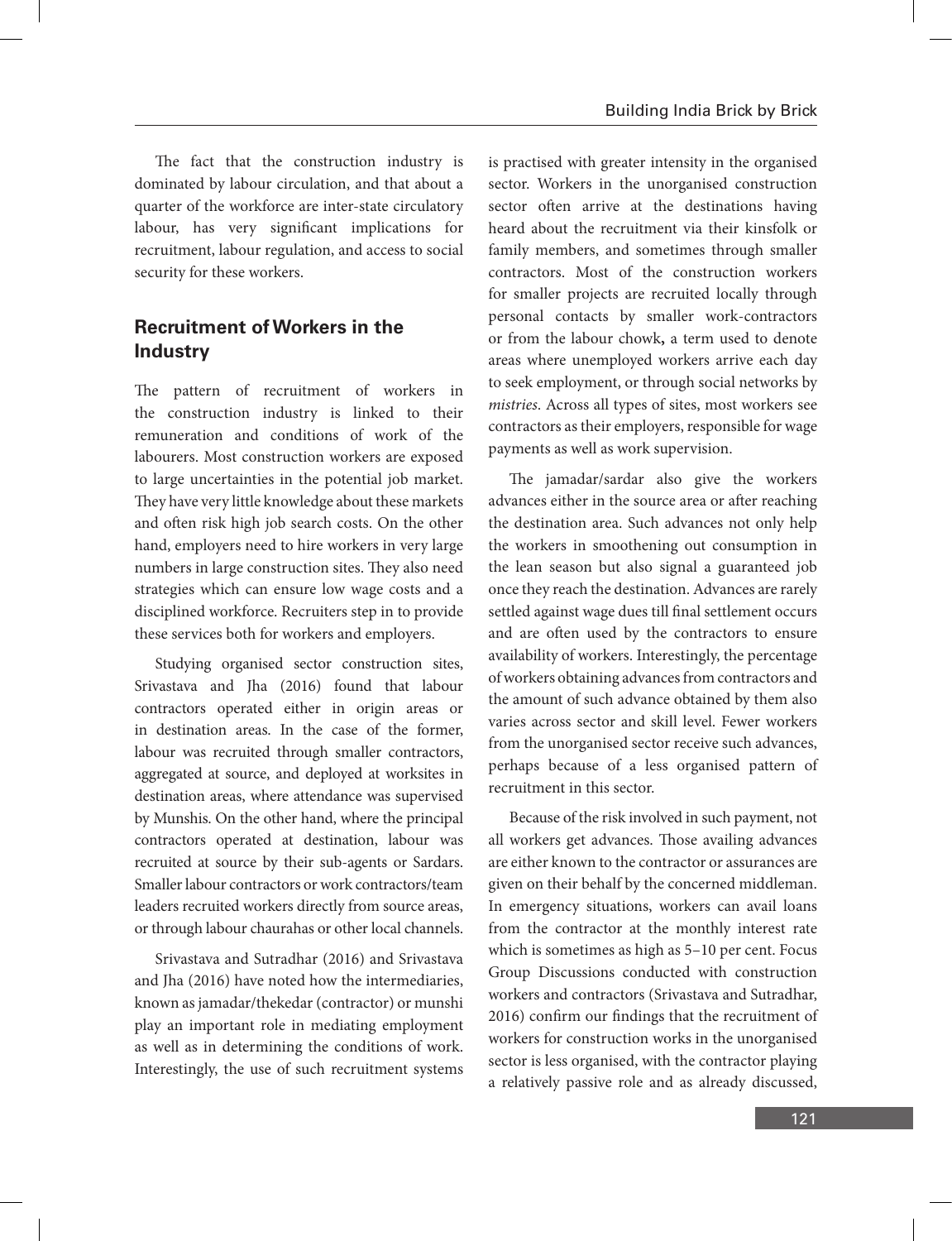payment of advances is less common in the recruitment of labour in the unorganised sector.

#### **Neo-bondage in Construction**

In a sense, the recruitment of labour through the jamadar/contractor suits the poorer migrants, but they trade their freedom of making individual contracts with employers for the relative comfort of securing advances and promises of secure employment from contractors. The outsourcing of labour recruitment to the jamadar also suits the employers, particularly those in the formal sector, who use such mechanisms to get away with any responsibility that comes with recruiting a mass of informal workers. In fact, such a mode of recruiting labour is suited to sidestepping the basic standards relating to hiring of informal workers such as payment of minimum wages. The debt-labour bind can take different forms and has been described by us and various other authors as neo-bondage in conditions when contractors use deceit to underpay workers and to restrain them over defined but temporary periods from exiting the contract (Srivastava, 2009; Breman and Guerin, 2009; Picherit, 2009). These conditions are also described as 'forced labour' (outlawed by Article 23 of the Indian constitution), bondage or modern slavery, all of which are subject to ILO Conventions.

Neo-bondage is extensive in industries manufacturing or mining material for the construction industry, such as brick-kilns and quarries but it is also known to exist among workers in the building construction industry. Indeed, both in India and globally, the numbers of those in bondage/neo-bondage are considered to be quite significant. Labour in large public works and construction sites is often organised through middlemen and contractors, based on the established system of advances and this results in bondage (Srivastava, 2005). The case of contract labour from areas around Mahboobnagar district

in Andhra Pradesh (often called *Palamuuru* labour) has drawn the attention of a number of scholars in this regard. Olson and Murthy (2000) estimated that in the early 1990s nearly 150,000 labourers seasonally migrated from this district of whom nearly 50,000 were bonded. In a survey of contract labour households in 1991 and 1994, they found that these labourers, who hail from landless or small farm households in an endemically droughtprone and unirrigated region, increasingly relied on advances and loans from mistries (contractors) who procured their labour for construction companies on public work sites. The workers worked for about 12 hours each day, and were paid a small wage which is adjusted against advances and loans at the end of the eight to nine month contract period. During this time, they were provided food for themselves and their dependents, and a packet of bidis and hair oil (all adjusted against wages).<sup>1,2</sup> Women labourers, who have to hand over their advances to the menfolk, were also sometimes subjected to sexual exploitation at the sites (ibid., cited in Srivastava and Jha, 2016). The PUDR (2010) report and its case in the Supreme Court of India<sup>3</sup> cited earlier brought to light the fact that similar practices were prevalent in the recruitment of workers employed to build the facilities for the Asian Games. Cases of construction workers in conditions of bondage/ neo-bondage continued to be reported from time to time and continued to persist in the construction of facilities for the Commonwealth Games, decades after the Asian Games (Kara, 2012). These workers are predominantly from Scheduled Castes and Tribes.

The study of the construction sector in the Delhi NCR (Srivastava and Jha, 2016) also showed that the system of taking an initial advance from contractors is still deeply embedded in the industry. Around 61.5 per cent of the workers reported that they received advances from the labour contractors. Among ST workers, 78 per cent had taken advances. The average amount of advance taken was Rs 5,244.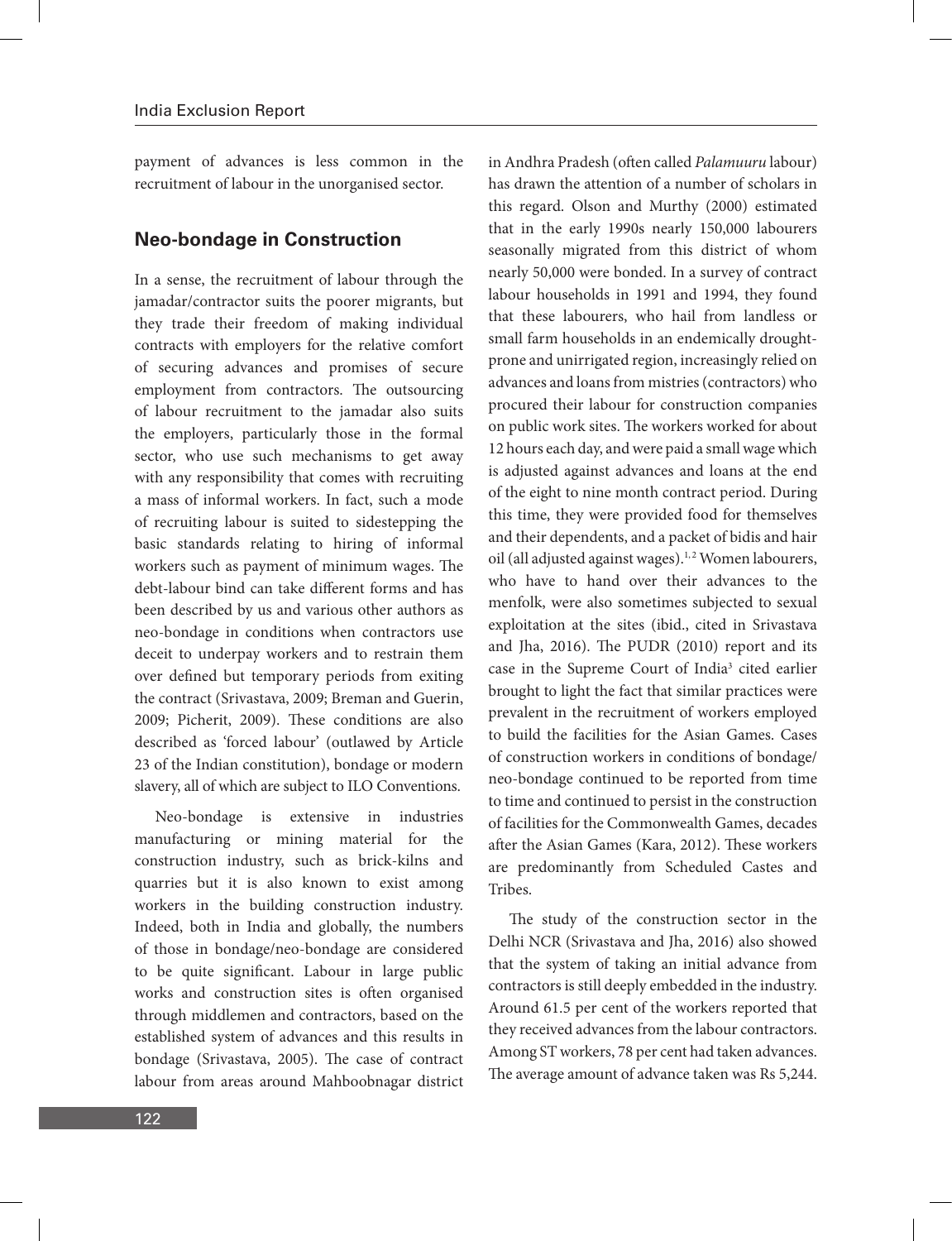A majority (59.3%) of them took these to meet the regular expenses of their family.

The study further delved into the issue of restraints on workers' mobility. About 4 per cent of the workers, mostly tribal workers from Chhattisgarh, said that they would need to clear the debt and advances that they had taken from the present employer before joining a new employer. These findings suggested that while advances were quite widespread, the more serious constraints were confined to a small percentage of the organised sector workforce: those who faced greater deprivation and suffered from greater asymmetry due to higher levels of illiteracy and isolation.

The study also explored the genesis of the contract between the worker and the contractor at origin. It appeared that the increasing demand for construction labour had led to more competition among contractors to mobilise labour and hence also a greater degree of choice with labourers to choose 'good' contractors. Rising levels of literacy, more widespread use of cell-phones, and various forms of workers' organisations in the source or destination areas could also impact on the isolation and lack of information of workers which influences their conditions of employment, but there are few studies that detail the impact of these or other factors or workers' extreme vulnerabilities.

## **Living Conditions and Access to Basic Amenities**

The living conditions of workers and access to entitlements are major challenges in the construction industry. According to a report prepared for the Second National Commission on Labour (2002), production activities in the construction industry take place in the open and therefore workers are exposed to scorching heat, rain, cold, dust and hazardous materials.

Being predominantly migrants, construction workers mostly live in construction sites in temporary shelters, in huts or under canvas, or in rented rooms in shanties which lack basic amenities, sanitation and safe drinking water. In metropolitan cities like Delhi, with high-rise buildings, contractors arrange accommodation for them in camps in the urban periphery, from where they are transported to construction sites. Accommodation and other facilities to be provided to them are regulated by all three legislations: the Contract Labour (Regulation & Abolition) Act, 1970, Interstate Migrant Workmen Act, 1979, and the The Building and Other Construction Workers (Regulation of Employment and Conditions of Service) Act, 1996, but standards laid down by these legislations are rarely met by the contractors/ employers.

Studies also show that a majority of construction workers, both recent urban settlers and seasonal migrants, lack proof of urban citizenship, denying them those entitlements that are available, at least in principle, to poor urban citizens (Srivastava, 2011). Workers' access to health facilities and basic facilities are also very poor and, in any case, treatment costs have to be borne by the labourers (Srivastava, 2011; Borhade, 2012; PUDR, 2010). However, on the positive side, except when they are living in rented accommodation, labourers have accommodation free of charge, thus saving on rent and transportation costs.

Srivastava and Jha (2016) found that about 70 per cent of total workers and 83 per cent of female workers reported that they live in a room/shed provided by employers at the worksite. Fifteen per cent of workers in the sample—16.3 per cent of the male workers and 11.7 per cent of the female workers—live in rooms/sheds provided by the employer which are some miles away from the construction site. This was a particularly visible trend in Delhi where worksites are small in area and contractors house the workers in camps set up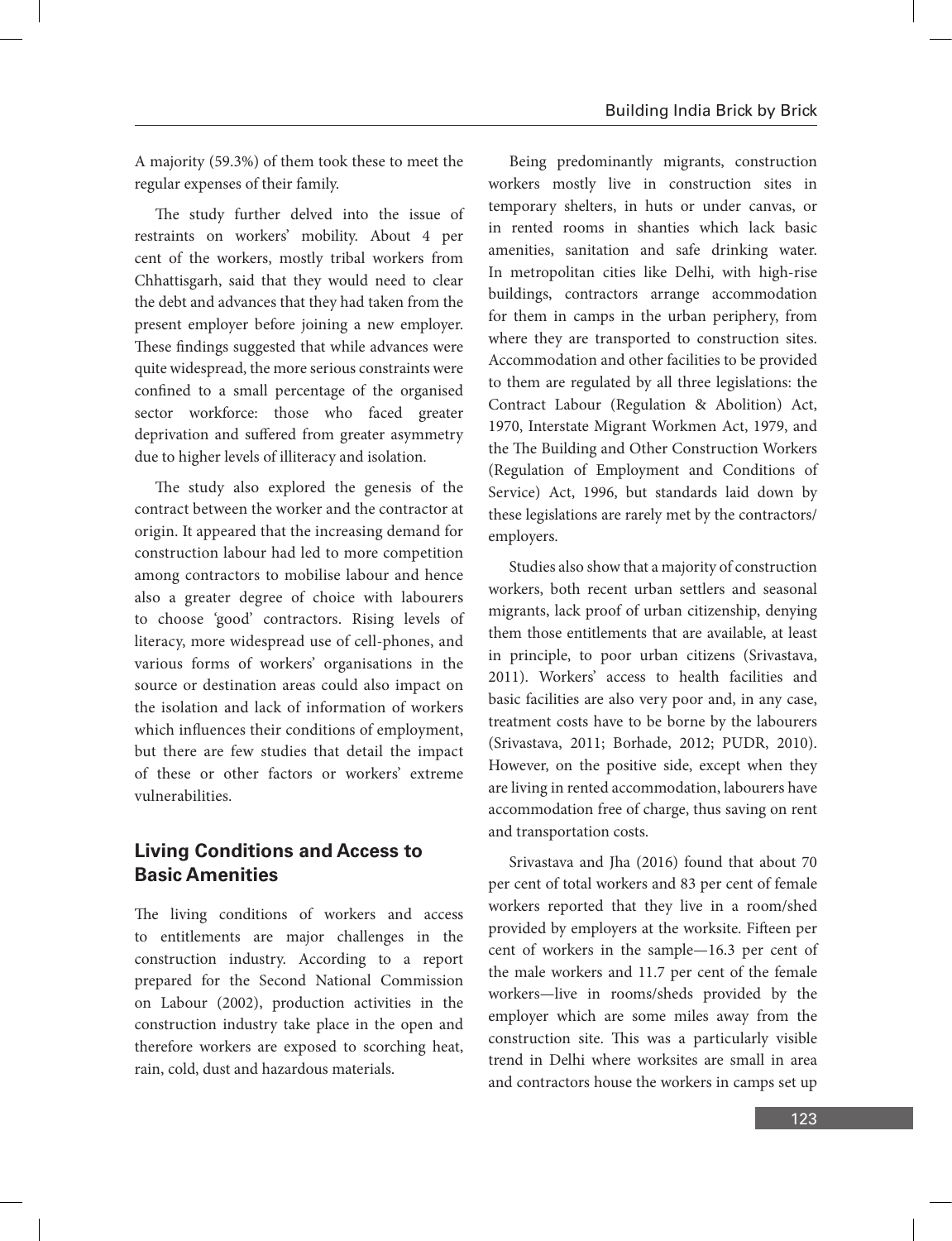in urban or peri-urban villages and then transport them to the sites. Workers who were long-term migrants or had migrated autonomously often managed to rent some accommodation.

The housing accommodation for the workers at the worksite is very poor. Sixty-nine per cent of workers reported living in jhuggi-jhopri (temporary hutments and sheds) where the per capita room space was even less than 50 square feet. These workers had access to water and electricity through the connections provided at the site. In Delhi, workers in two sites lived in camps; in one case the camps, consisting of semi-pukka structures with asbestos roofing, were rented to the firm and, in the other, land was rented in the peri-urban periphery by tier two firms which then constructed semi-pukka rooms for workers. The camps had rudimentary facilities for workers, and one was exclusively for male workers. More than 97 per cent of workers, however, do not have adequate sanitation facilities and use insanitary latrines or open spaces for defecation.

The asset ownership structure of the industry workers at the destinations is poor. This study found that the cell phone was the most widely owned asset with more than 79 per cent workers reporting that they had one.

Only one worker in the sample (0.4% of the total) possessed a local ration card, which was an APL (above poverty line) ration card. With no access to Public Distribution System shops, 93.9 per cent workers purchased their requirements from the open market, while 6.1 per cent went to shops specified by the contractor or sourced their food purchases through the contractor. In fact, 87.2 per cent workers in this study did not possess any form of identification and only 32 workers (12.8%) possessed some form of identification. Of these workers, 24 (9.6%) possessed identity cards given by employers which are principally used to regulate entry and exit into/from the sites. Six workers

(2.4%) only possessed the newly issued Aadhar card (biometric identification number issued by an agency of the Government of India) in 2012–13, and 4 workers (1.6% of the total) possessed more than one form of identification. Thus, 96 per cent of the workers did not have a form of proper identification at the destinations and, not surprisingly, bank penetration at destinations was abysmal among these workers, with only 4 workers (1.6 per cent of the total) reporting having bank accounts.

Children of workers could not avail of any facilities, including those constitutionally guaranteed, such as schooling. Of 43 responses received, only 23.3 per cent of children in the age group 0 to 3 years went to a crèche. Only one child (3.7%) went to an Anganwadi. And only 27.6 per cent of workers with children in the schoolgoing age group sent them to school (ibid.).

#### **Wages and Working Conditions**

Workers report facing a number of work-related problems. Srivastava and Sutradhar (2016) asked workers in the NCR about the problems faced by them and they provide multiple responses. The most pressing reason reported was analysed first. Low wages were reported as the most pressing problem by 65.2 per cent of workers followed by irregular payments (18%), long working hours (11.5 %) and strenuous work (4.9%). When the total responses were analysed, low wages still figured as the most reported problem (36.2%), followed by irregular payments by employer and contractors (27.7%), long working hours (24.4%), and strenuous work (10.6%). Overall, the workers seemed more concerned by level of remuneration and regularity of payments, although poor working conditions, reflected in the responses relating to long working hours and strenuous work, also figured importantly.

The determination of wages, working hours, and other aspects of working conditions is a varied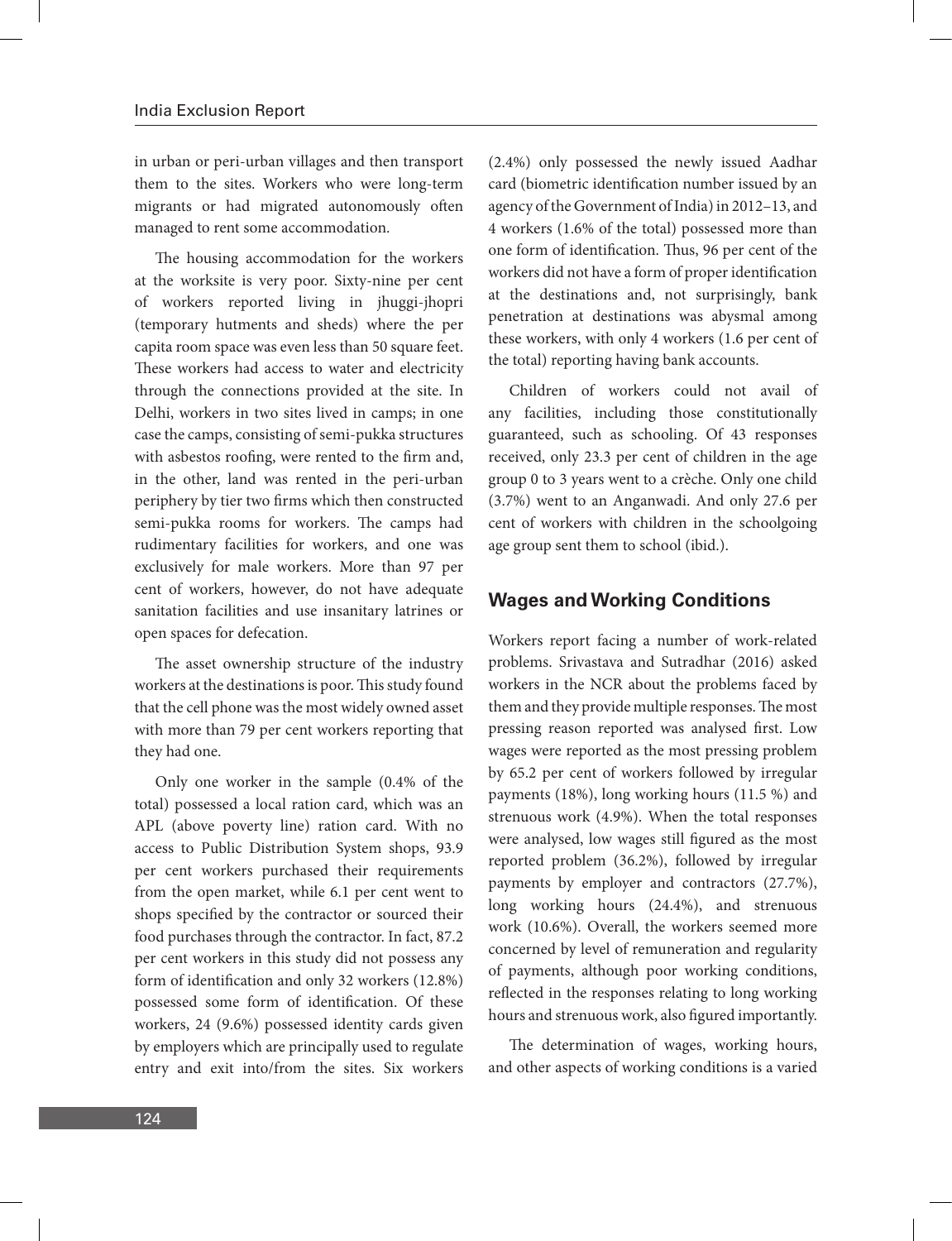exercise, since as discussed earlier, the workers are segmented along patterns of recruitment, and wage offers and bargaining take place between contractors and workers in different settings (Srivastava and Sutradhar, 2016; Srivastava and Jha, 2016; Cessou, 2017). In cases where recruitment takes place in source areas, wages are settled at source, and are more in relation to prevailing labour market conditions in those regions than the labour market conditions at destination. The net result is that at a construction site, wages of workers often differ between migration streams and types of recruitment patterns.

The other dimension is that wages actually received by workers are finally determined by the intermediaries who are their effective employers after deductions made by them. It is hard to determine the exact financial relationship between the final employer and the chain of contractors, and the contractor/sub-contractor at the lowest end of the recruitment/supervision chain and the worker. But in a large number of cases, workers receive wages which are lower than the prevailing minimum wage (Srivastava and Jha, 2016; Srivastava and Sutradhar, 2016). Interestingly however, wages appear to be higher for locally settled and directly recruited workers than for seasonally migrant workers, and are higher for workers in smaller unorganised sector construction projects than in large projects.

Workers are usually paid an amount at the end of a period. Usually, some amount is given to them at the end of each week. But as discussed earlier, final settlements with migrant workers take place at the end of the working season, after adjustment of advances, and this can also be the cause of considerable friction.

Some of the principal aspects of working conditions in the large construction sites in India are long working hours (usually 10 to 14 hours), non-payment of overtime and legally stipulated minimum wages and poor safety conditions

(Srivastava and Sutradhar, 2016). But while nonpayment of minimum wages and overtime and poor safety conditions are widely prevalent across almost all types of sites, they vary in nature across different types of sites. Smaller sites have poorer facilities for workers, including safety conditions. On the other hand, the general working hours on small sites were lower at around eight hours, except where piece-rated and sub-contracted work was involved (van der Loop, 1992; Srivastava and Sutradhar, 2016). The latter study also notes that wages paid for an eight hour work day were higher in the smaller sites compared to larger sites, where organised recruitment processes dominated.

On large construction sites, working hours tend to be usually long, ten to twelve hours, and construction activity could extend 24x7 under flood lights. Srivastava and Jha (2016) found that in their study only about 20.4 per cent of the workers reported to be working for eight hours a day. Almost a similar percentage worked for nine or ten hours a day, while nearly sixty per cent workers worked for 11 or 12 hours a day.

The extraordinarily high intensity of work in these sites was also reflected in the number of days of work per week, as well as per month, put in by the workers. Almost half the workers (49.2%) reported working for all seven days in the reference week, while 43.2 per cent reported working six days a week and 7.6 per cent reported working less than six days in the reference week. Moreover, as many as 27.2 per cent workers reported working all 30 days in the reference month, while 26 per cent reported working 27–29 days in the month, and 36 per cent worked for 25 or 26 days in the month, with 10.8 per cent workers reporting that they had worked for 24 days or less in the previous month (ibid.). Significantly, the work intensity of workers hired by contractors is significantly higher than those hired by firms in terms of working hours (10.4 and 9.8 respectively), but the number of days worked per week and per month was marginally higher for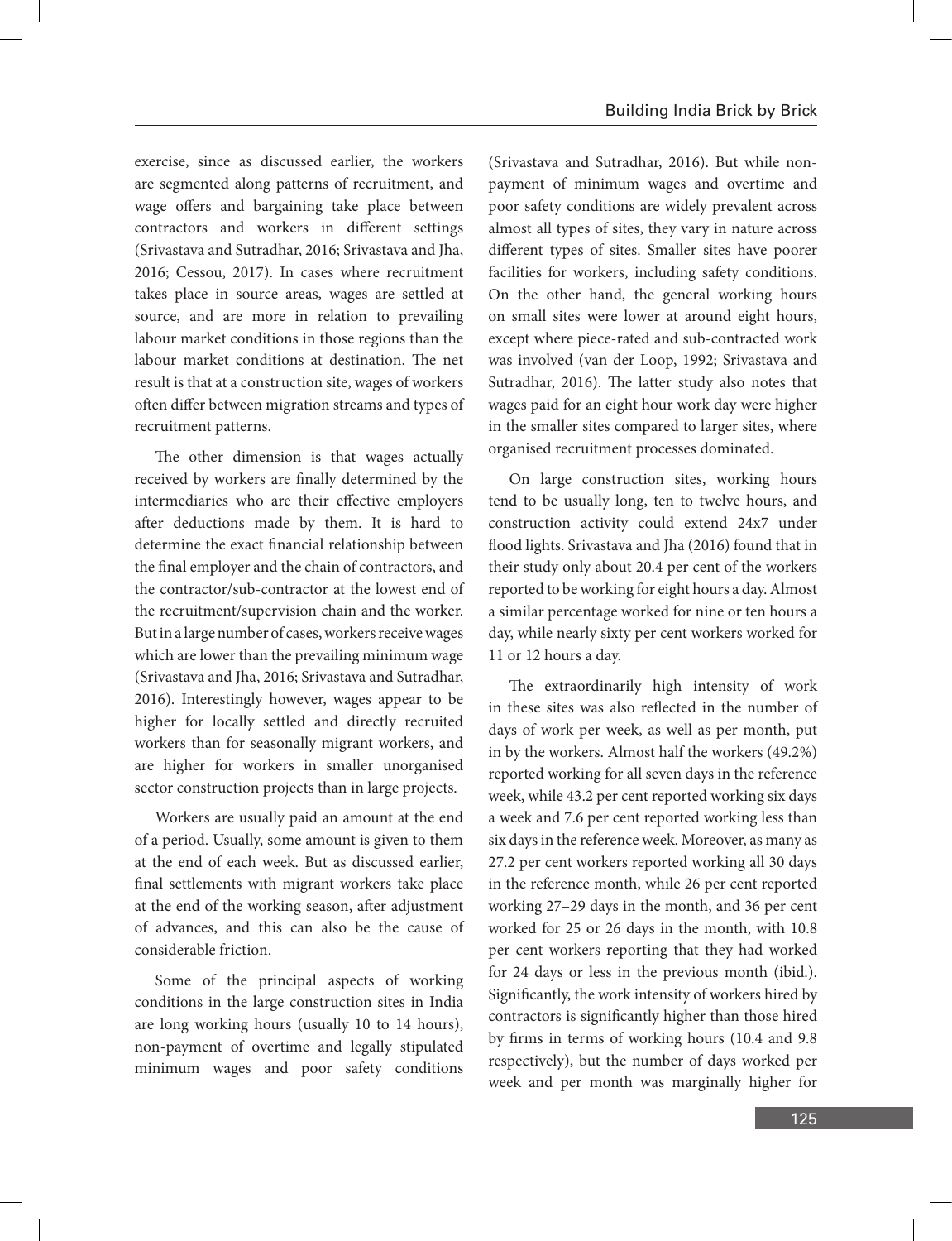directly hired workers, reflecting greater stability in their employment. Overtime payments, as per law, are rare, and total working hours per week are also not regulated as per law. Srivastava and Jha (2016) found that 73.6 per cent workers in their sample reported that they worked overtime, which varied between two to four hours a day depending upon the intensity of the work. Women workers did not prefer to work overtime because of their involvement in household work. About 15 per cent of the workers from Murshidabad were contracted to work for longer work hours on a lump sum wage contract for a fixed period and yet they did not consider the issue of overtime as being applicable to them. All other workers received an overtime rate of 100 per cent rather than the legally stipulated rate of 200 per cent.

As shown earlier, the normal working hours in the construction industry vary from 8 to 12 hours. During this time, Srivastava and Jha (ibid.) found that workers get one break of about an hour for lunch. Breaks for tea vary but about a fifth of the workers report that they had no tea-break. While 23.6 per cent workers reported getting a day off every week, the weekly day off was unpaid. While 94 per cent workers responded that they got public holidays, these were also unpaid in all cases. Workers were not entitled to any other kind of paid leave, whether casual leave, earned leave, sickness leave or maternity leave.

Occupational health and safety are major concerns for workers in the construction industry. In Srivastava and Jha's (2016) study, workers reported cough (18.4%), back pain (19.2%) and exhaustion (10.8%) as the most common health problems. The major causes of occupational health risk that the workers faced were reported to be due to dust particles and pollution (63.9%), followed by accidents (28.4%) and eye strain (4.4%).

Around 82 per cent workers in organised sector sites said that there were some safety signs put up at the sites (Srivastava and Jha, 2016). The firms also provide some safety equipment. Workers generally get to use safety helmets (85.6%) on the sites. The other less used safety equipment are gloves, safety belts (0.4%), earplugs (0.8%), shoes (0.4%) and dust masks (0.4%). On smaller sites, the use of safety equipment is not a priority (Srivastava and Sutradhar, 2016).

The probability of industrial accidents is high in this industry. A careful investigative report prepared by Srinivasan Jain and Sonal Matharu (Jain and Matharu, 2017) showed that in 24 cities alone, 452 workers died in accidents, while 212 were injured on construction sites between 2013 and 2016. Based on NGO sources, the report estimated 1,092 accidental deaths and 377 workers injured between 2013 and 2016. In a submission before the Delhi High Court in 2010, the DMRC admitted to 109 fatalities in its activities. No details of compensation paid were available in nine cases. In another report made to the Lok Sabha, the Government admitted to 65 accidents causing 35 fatalities in four DMRC projects occurring between 2013 to 2016. Patel and Jha (2016), after perusing a number of sources on accidents in the construction sector, have estimated that 276 fatalities occurred in the industry in the Delhi NCT during 2008 to 2012, while they estimate that the number of fatal casualties nationally could range between 11,614 and 22,080 between these years. In field studies, workers have recounted incidents of fatal accidents during interviews which had been dealt with quite summarily by employers and firms, with no protocol in place, and no policy or legislation covering these accidents (Srivastava and Jha, 2016).

### **Regulation of Working Conditions**

As we have discussed in the introductory part of this chapter, the construction industry has a large formal segment, and the concentration of capital has increased significantly in the last decades. But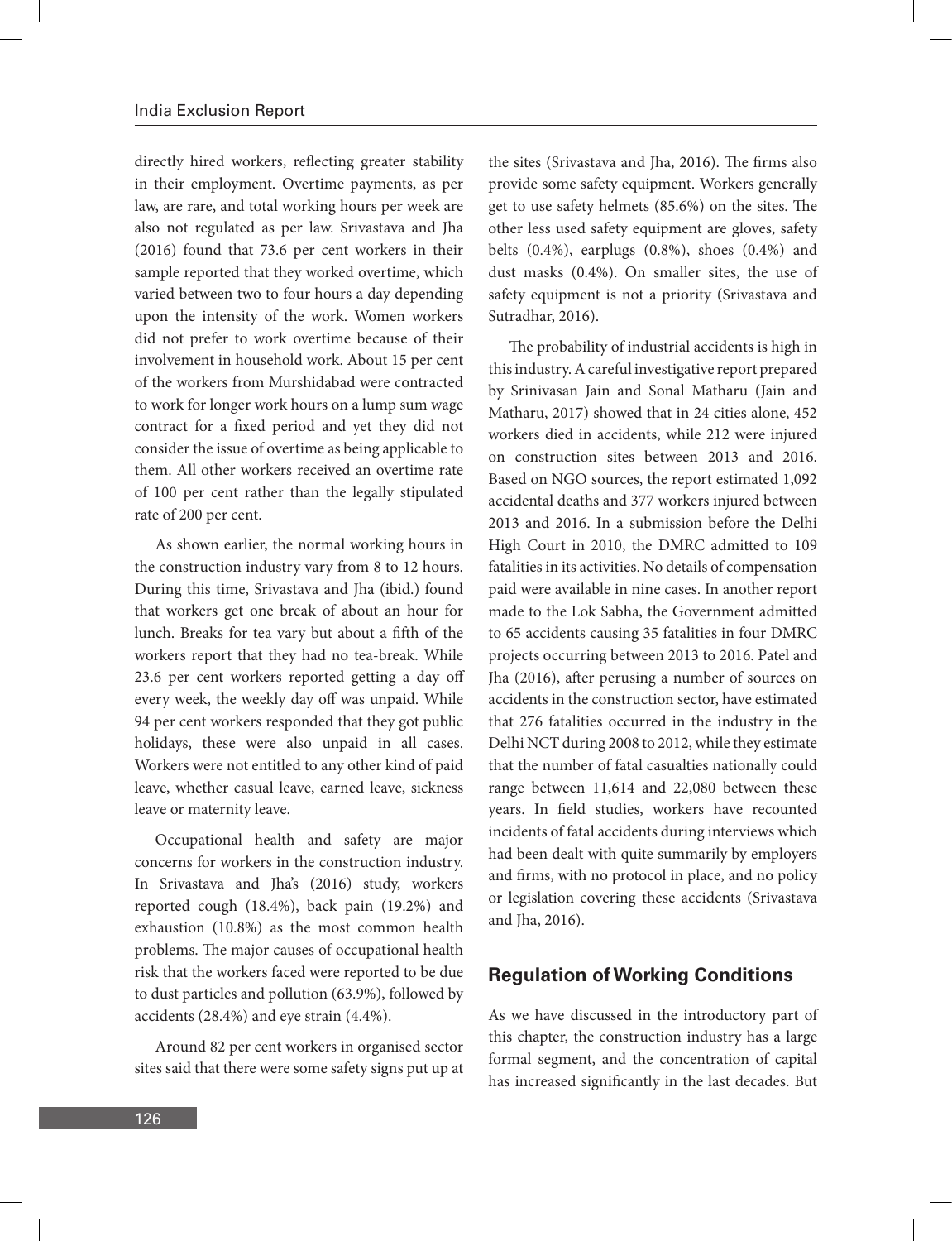the assignment of the main production activity to sites which are temporary in nature, the use of subcontracting, and the use of a migrant and temporary workforce, has turned this workforce into informal workers.

Laws meant to protect the rights of association of informal workers as well as laws meant to secure minimum conditions of work and social protection for such workers are also applicable to the workers in the construction industry. The state has also legislated specific laws for the construction industry. The payment of adequate wages and overtime rates is regulated as per the Minimum Wages Act. Prompt payments are ensured by the Payment of Wages Act. The Contract Workers (Regulation and Abolition) Act (CLRAA), 1970, regulates the condition of recruitment of workers by contractors and the registration of the latter. The Interstate Migrant Workmen's Act (ISMWA) regulates the employment of inter-state migrant workers and provides for the registration of contractors and workers. The other important laws applicable to construction workers are the Trade Union Act, 1926; the Equal Remuneration Act, 1976; and the Workmen's Compensation Act, 1923.

In addition to the above laws and regulations there are special laws applicable specifically to the construction industry. Prolonged workers' struggles resulted in the adoption of a comprehensive legislation regulating the conditions of work of Construction workers (The Building and Other Construction Workers Act or B&OCWA, 1996) and for providing for the creation of state-level welfare boards, the collection of cess for the Welfare Fund, and the payment of social security benefits to the workers through the accompanying legislation (ibid.). These Acts were passed by the parliament after intense mobilisation by the National Campaign Committee on Central Legislation for Construction Labour (NCC-CL) and other workers' organisations for several years.

B&OCWA, 1996 regulates various aspects of construction workers' employment and establishes regulatory bodies to administer the Act. It covers workers in all construction activity except construction by an individual where the cost of construction is below a certain ceiling. The Act provides for Central and State Advisory Committees. It also provides for the registration of the establishment and the registration of the building workers as beneficiaries of the welfare fund. The Act provides for the registration of every building worker who has completed 18 years of age, but has not completed 60 years of age, and who has been engaged in any building or other construction work for not less than 90 days during the preceding 12 months (Section 12). It provides for the creation of a welfare fund and the constitution of welfare boards to provide for accident relief, group insurance premia, children's education expenses, medical expenses, maternity benefit, and other welfare measures as may be prescribed.

The Act further prescribes through rules framed under the Act: normal working hours; a rest day every week on payment of prescribed remuneration; overtime rates; basic facilities including drinking water, latrines and urinals, accommodation and crèches (on sites where more than 50 female workers are employed); canteens, if the number of workers employed is more than 250; and safety committees and safety officers, if the numbers employed are more than 500. Each establishment is required to maintain records and registers. The implementation of the Act is to be carried out by inspectors and supervised by a Chief Inspector.

B&OCWA, 1996 enables the states to levy a cess which shall not be more than 2 per cent but not less than 1 per cent of the construction cost incurred by an employer on all new construction activity. The amount has to be deposited with the Construction Workers' Welfare Board for the welfare of construction workers including pensions, assistance in case of accident, housing loan, education, health,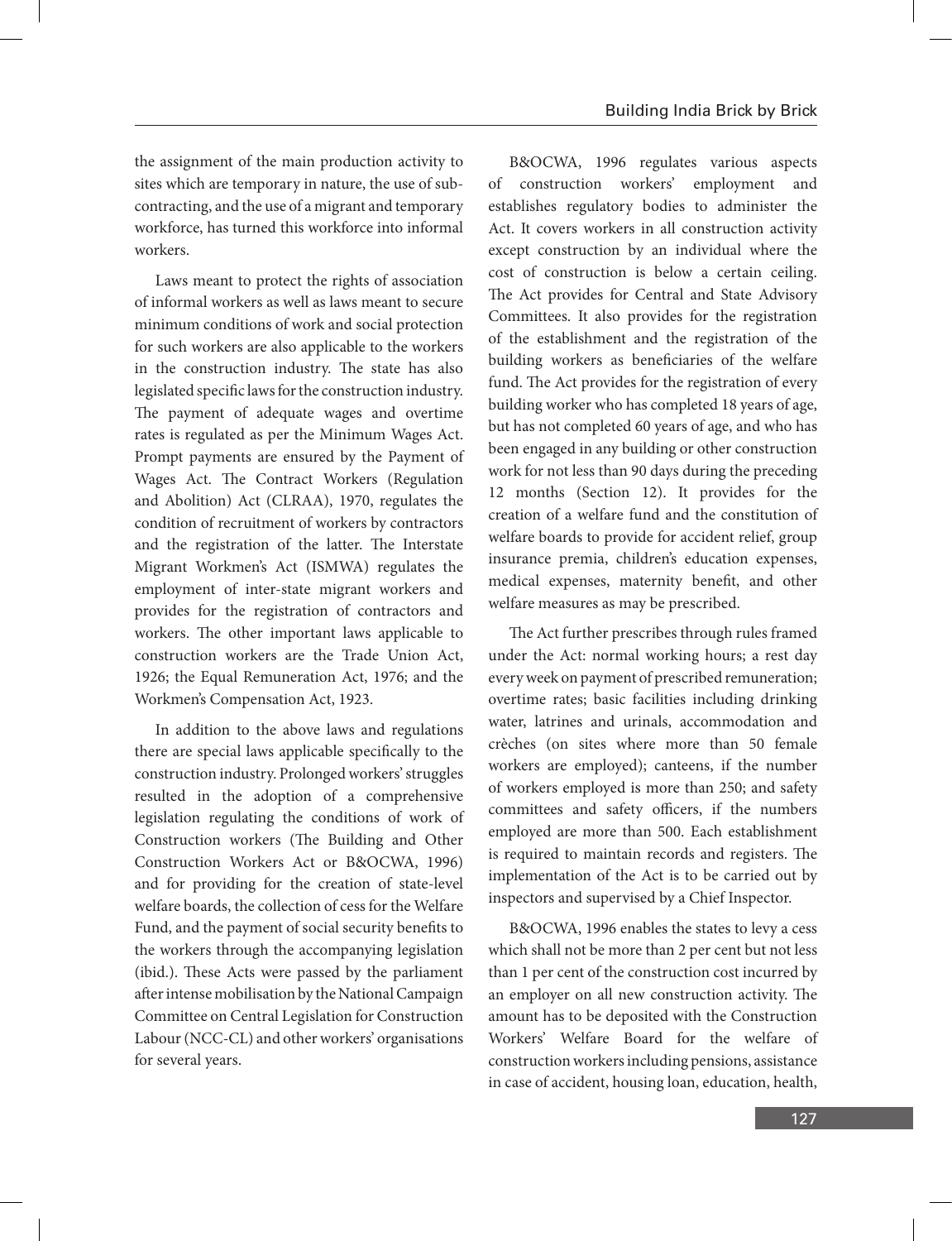and safety of the workers and their families, and is applicable to the establishment employing 10 or more workers and to the project costing more than Rs 10,00,000.

There is clearly an overlap between the Contract Labour Act, 1970, B&OCWA, 1996, and the Interstate Migrant Workers' Act, 1970, given the preponderance of contractors and interstate migrant workers in the construction industry, with each of these legislations having requirements of different types of registrations, record keeping, and compliance mechanisms. But in practice, the B&OCWA has emerged as the main regulatory law for the sector. However, implementation of the various provisions of this as well as other Acts is very weak. Proactive regulation by the state seems virtually non-existent in the industry. Srivastava and Jha (2016) find that only 3.3 per cent workers knew of inspections at their worksite.

### **Weak and Regionally Uneven Unionisation**

Poor regulation is also the result of weak unionisation of construction workers. The informality of the conditions of employment, the conditions of isolation under which they work, the fear of being thrown out of a job, on the one hand, and the inaccessibility of the workplaces, combined with its temporary nature in any single location and even city or state, results in a very low penetration of trade unions. Large-scale union federations are relatively less interested in organising construction workers because of the difficulties in doing so (van der Loop, 1992). The activities of unions are mainly restricted to the more sedentary or the more privileged segment of this workforce (Vaid, 1999; also Srivastava and Jha, 2016). Undoubtedly, a number of unions like the SEWA union, the Nirman Mazdoor Panchayat, IFTU, and several others have focused on organising construction workers, but these efforts have only touched a small number

of these workers at a national level. Moreover, the picture is regionally varied.

Trade union membership, filed annually by the registered trade unions, and published by the Labour Bureau in India provide one source of data on unionsation. In 2002, only 430 unions reported a total membership of 5.6 lakhs. In 2012, only 281 unions provided returns, but the total membership reported was 1.2 million. The number of states and unions filing returns varies from year to year, and hence no firm conclusion on trends can be drawn. The National Sample Survey on Employment-Unemployment also solicits a question on membership of unions/associations. In 2011–12, our estimate based on responses shows that 5.33 million or 10.68 per cent of the construction workers gave positive responses regarding membership of any association or union. This percentage was higher in the major southern states, in states with a strong left movement or government, and in Punjab. We do not have enough fine-grained studies that can tell us how the higher membership of collective associations has impacted recruitment or working conditions in some states.

The upsurge in capital in the sector, the withdrawal of the state from virtually any semblance of regulating capital-labour relations, and the low presence of worker's collective organisations, tilts the balance firmly in favour of large capital in determining labour market outcomes in the industry, and the importance of establishing some countervailing bargaining strength cannot be underestimated.

### **Social Security**

Given the harsh working conditions, temporariness of employment, poor safety and occupational health status of construction workers, it is germane to ask whether, and to what extent, construction workers have recourse to formal social security.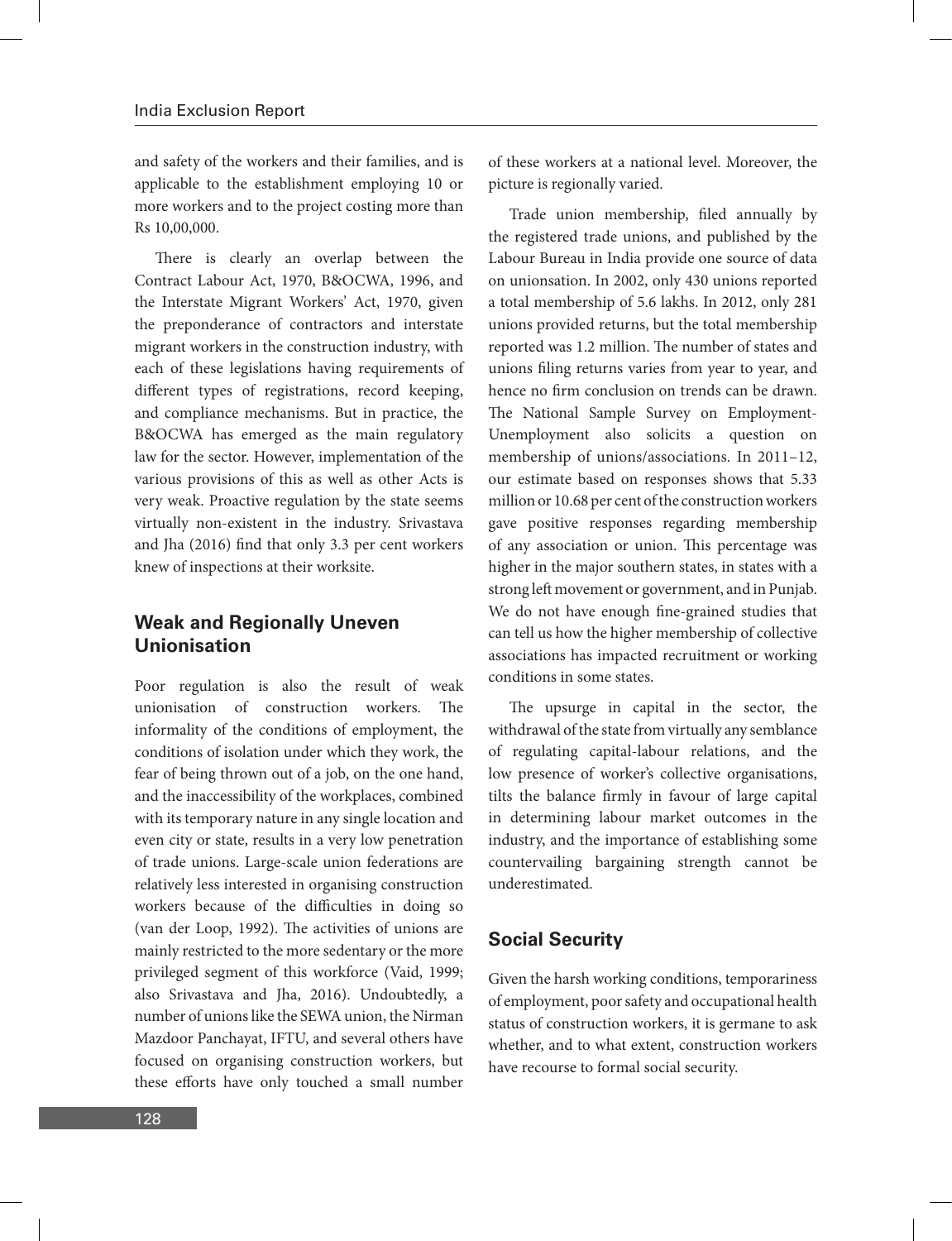On paper, a number of Central social security laws are applicable to construction workers. These include the Fatal Accidents Act, 1855; Workmen's Compensation Act, 1923; Employees State Insurance Act, 1948; Employee's Provident Fund and Miscellaneous Provisions Act, 1952; Maternity Benefit Act, 1961; Personal Injuries (Compensation Insurance) Act, 1970; Payment of Gratuity Act, 1972; Building and Other Construction Worker's (Regulation of Employment and Conditions of Service) Act, 1996; and the Building and other Construction Worker's Welfare Cess Act, 1996.

These social security Acts (other than the last two) cover defined groups of establishments, usually employing a minimum number of workers, and cover the important areas of injury and accidents; retirement benefits; health insurance and treatment; and life cover. However, doubts have been raised on whether they cover workers in the kind of sites that have been studied here, despite the fact that these workers may have been employed by organised sector entities. This is tantamount to saying that if formal sector entities carry on part of their business in temporary or mobile premises (or indeed without such premises, as is often the case with service sector enterprises), either by directly engaging workers or through contractors, their workers would be exempt from the coverage under these laws. This is a question which needs to be debated at length.

In any case, after a historic struggle, as we have discussed in the preceding section, workers' organisations succeeded in getting two laws passed by the Central government which specially aimed at providing social security to workers in the construction industry. Of these laws, The Building and other Workers (Regulation of Employment and Conditions of Service) Act, 1996 is the major instrument of social security and social welfare for construction workers. It provides for the registration of the establishment and the registration of the building workers as beneficiaries of a welfare fund.

It further provides for creation of welfare boards at the state level which are responsible for transferring prescribed benefits to workers. The funds for these benefits are to be drawn from state welfare funds instituted under the Act. Its companion legislation, The Building and Other Construction Workers Welfare Cess Act, 1996, enables the states to levy a cess on the construction cost incurred by builders on construction projects. The amount has to be deposited in the Construction Workers' Welfare Fund and is to be used for the welfare activities of construction workers including pension, assistance in case of accident, housing loan, education, health, and safety of the workers and their families as prescribed under the companion Act and framed in relevant rules by the state welfare boards.

This important piece of legislation remained on paper till the Supreme Court started monitoring its implementation after a case was filed in 2006. It is only now that the state welfare boards have been formed in all the states and registration of workers has picked up. The latest data compiled by the Central Advisory Board under the Act shows that as on 30 June 2017, 27.7 million workers had been registered with the Boards, a Cess of Rs 37,482 crores had been collected, and benefits of Rs 9,491 crores had been dispensed. Arguably, these figures convey an incomplete picture since registration figures are required period-wise and cumulative figures do not convey much. Moreover, we need to distinguish between short-term benefits, and longterm benefits, such as pensions, which also require a different financial architecture. But even in their present shape, the data convey a great deal of interstate variation in all three figures (cumulative figures of registration, cess and benefits defrayed). The states of Kerala and Chharttisgarh appear to be good practice outliers in some respects. Kerala has 1.46 million registrants and its benefit disbursal (Rs 1579 crores) exceeds its cess collection (Rs 1535 crores). Chhattisgarh, with 1.20 million registrants has disbursed Rs 614 crores out of Rs 798 crores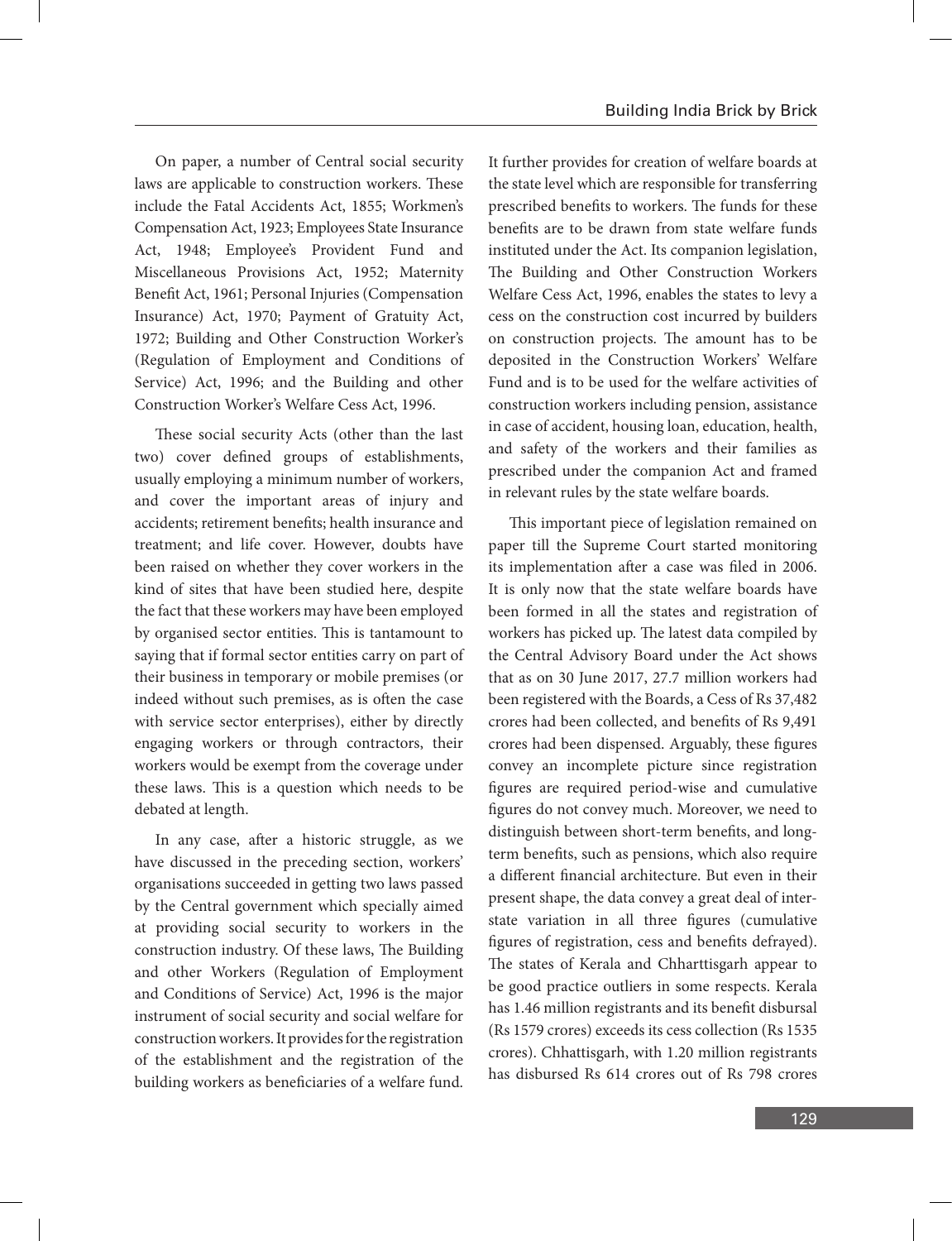collected by it. On the other hand, the developed states of Gujarat, Maharashtra, Karnataka and Haryana appear to have done poorly on most fronts. Gujarat registered only 0.57 million workers and collected a cess of Rs 1690 crores, of which only 5 per cent was expended. Maharashtra registered 0.61 million workers and collected a cess of Rs 5,483 crores but provided only 7 per cent as benefit. Haryana registered 0.70 million workers and collected a cess of Rs 1,973 crores, spending 10.6 per cent as benefit, while Karnataka registered 1.16 million workers, spending only 21 per cent of the Rs 4,375 crores collected by it as cess.

The poor performance of the Boards is a combined consequence of several issues: lack of administrative and political will, administrative constraints, and most importantly, design weaknesses in the Acts. Although these twin Acts have extremely important consequences both for the regulation of working conditions of the construction workers and for their social security, it is a germane point whether they are suitably designed for construction workers who are migrant and mobile, and who may also take up employment in more than one sector. Registration of workers on a continuing basis remains a pitfall in the scheme. Although several states have taken the help of certified trade unions and other organisations, this has increased the registration of ineligible workers. The more serious issues are due to worker mobility, within and across the borders of the state. Since the scheme is compartmentalised at the state level, inter-state migrant workers, who are the most vulnerable, are excluded from it in most states. Re-registration is also a problem. The coverage of the scheme remains higher among more sedentary urban or peri-urban workers, a higher proportion of whom are likely to be skilled and/or members of unions. Electronic registration with unique identifiers can provide a better database, but issues of identification and inter-state portability remain more intractable problems. It is not surprising

that grassroots surveys find little evidence of the implementation of these Acts. Another major issue now is the implementation of the new Goods and Services Tax (GST) since July 2017. Since the tax covers the construction sector, the cess levied under the Welfare Act is likely to be eventually phased out.

# **Skill Acquisition and Upward Mobility in the Sector**

Skills are closely related to the possibility of upward occupational mobility of workers. The expansion of the construction industry and the increasing technological sophistication of segments of the industry has raised the demand for skilled workers whose wages are higher than unskilled workers. Results of field studies (Srivastava and Jha, 2016; Srivastava and Sutradhar, 2016; Jha, 2017) show that the majority of skilled workers in the industry acquire their skill in the process of working as helpers to skilled workers. Those workers who work as helpers to skilled workers have a better chance of acquiring skills on the job, and since such jobs are more likely to be segmented along lines of gender and social networks, some groups have a distinctly lower possibility of moving up by acquiring skills.

When workers were asked about their chances of acquiring skills (Srivastava and Jha, 2016; Srivastava and Sutradhar, 2016; Jha, 2017), only a small percentage of workers saw a chance of becoming skilled. No woman worker thought she could become skilled. General caste workers rated their chances as the highest and ST workers, followed by SC workers rated their chances as the lowest. The Government of India supported by the industry has taken a number of steps to increase the scope of formal skill training and placement of trained workers. But as Jha (2017) shows, issues such as the opportunity cost of training and the informal nature of the labour market, dominated by labour contractors, have proven to be significant barriers in expanding formal training.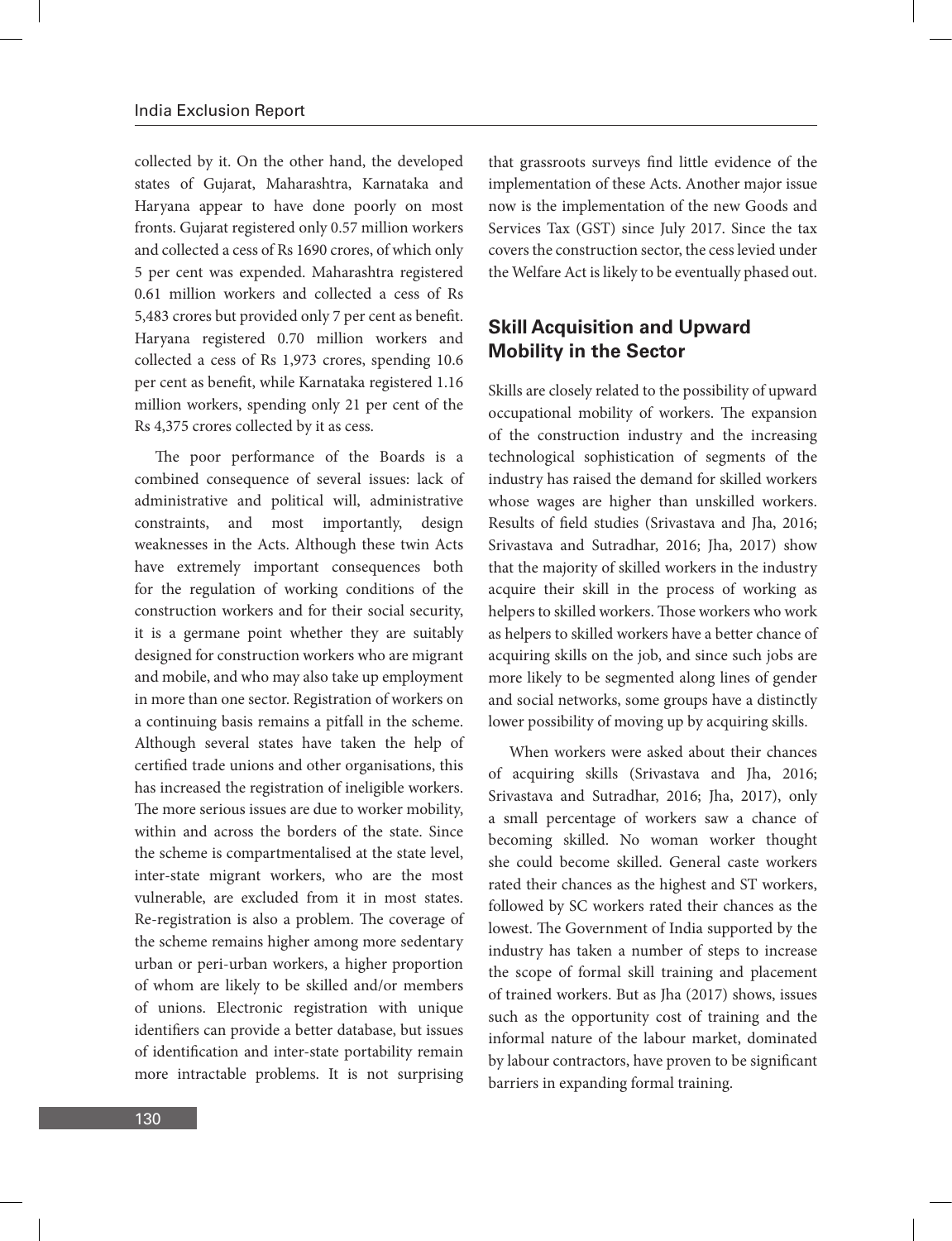# **More on Women Workers in the Industry**

As we have shown earlier in this paper, the construction industry is an important avenue for women, but they face increasing barriers in the industry. First, as we have shown, women workers are unskilled and unlike male labourers, women in the construction sector have virtually no chances of acquiring skills and moving up the job ladder. There have been efforts by unions and other organisations to provide skills to women in states such as Kerala, Tamil Nadu and Gujarat, but the acceptance of such women workers by employers is low.

Even as unskilled workers, they are usually paid even less than the male migrants. Further, as shown by Srivastava and Jha (2016), large employers, including public sector employers avoid employing women workers for two other reasons. First, to avoid regulatory oversight, since the employment of women workers requires the provision of required facilities for them and for accompanying children. Second, employers prefer male only employment due to the 24x7 nature of work in some sites, and the housing of workers in camps.

Apart from issues of segmentation, discrimination etc. in the labour market, women workers face a number of other problems. They continue to have the responsibility of cooking and looking after young children who often accompany them to sites. The sites usually do not have crèche facilities nor do they have basic facilities such as separate toilets. As mechanisation increases, women have fewer chances of being employed in the industry.

A separate set of questions relating to social reproduction responsibilities, autonomy, sexual harassment and abuse was addressed to women in the NCR study cited earlier (Srivastava and Jha, 2016). When women workers were asked who kept their wages, a little less than half (49.8%) reported that they kept their own wages while in

more than half the cases, their wages were kept by their spouses. About 15 per cent of women with infants said that they did not get sufficient breaks to breastfeed their child. More than 61 per cent women workers did not have access to an enclosed toilet. Fifty per cent of the women said that they faced domestic violence while 11.7 per cent were not willing to answer (ibid.).

### **What can be Done?**

The construction sector is one of the most important drivers of growth and investment in the Indian economy, one of the largest employers, and singularly responsible for the diversification of the rural workforce observed till 2011–12. Yet, the deficits in labour standards in this industry are eyeopening. Drawing from our previous work,<sup>4</sup> we have therefore put forward an agenda for decent work and improved labour standards in the industry for wider discussion:

### *1) Harmonisation of Certain Labour Laws Applicable to Construction Industry Workers.*

There are three major laws viz. the CLRA, ISMWA and the B&OCWWA which provide for regulation of conditions of work of the labourers, provision of basic amenities, and safety and health. All these laws are applicable to construction labourers and have considerable overlap. They require the registration of establishment/principal employer, registration of contractors, and registration of specific categories of workers covered under these laws. But a close scrutiny of these laws reveals that not only do they have different coverage, they also differ in fixing liability as well as in defining different categories of employers and workers. For example, the CLRA makes a distinction between the principal employer and the contractor, as also does the ISMW. But the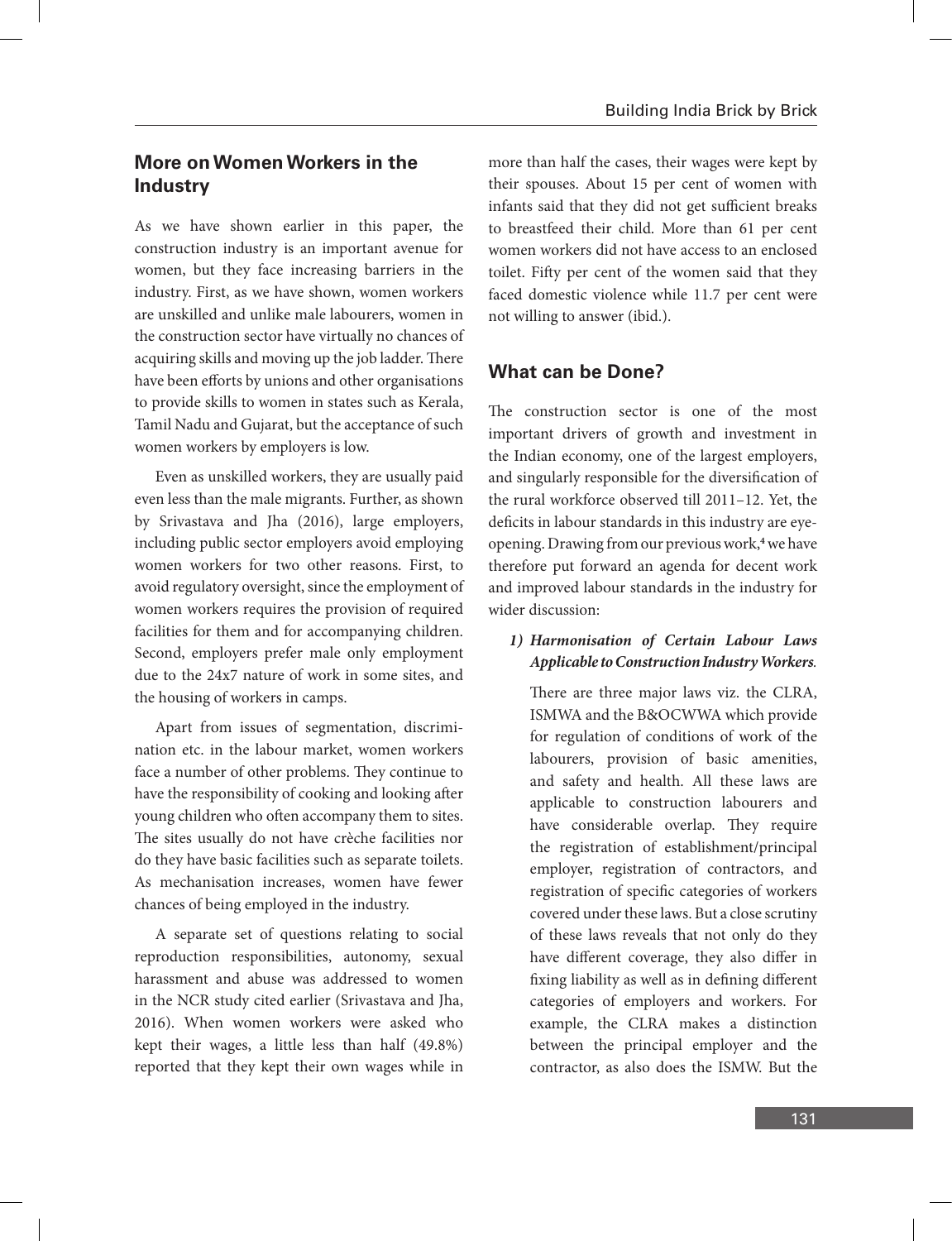B&OCWA only defines employers who can either be owners/occupiers if no contractors are involved, or can be contractors/subcontractors. There is no liability on the part of the principal employer who is also not defined in this Act. None of these Acts specifies responsibilities and liabilities if there is a chain of contractors/subcontractors, as is usually the case. As far as the registration of workers is concerned, each of these Acts refers to a different sub-group of workers and taken together, they still do not exhaust all categories of the workforce at an establishment/site. Similar ambiguities exist in the defining working conditions, amenities and benefits under these laws.

We believe that the harmonisation of these laws should aim at:

- Registration of all principal employers as defined in the CLRAA but with respect to the lower limits of investment as defined in the B&CWWA.
- • Registration of all contractors and subcontractors in the labour recruitment chain, with appropriate changes in law.
- • Possible amalgamation of the CLRAA and the ISMWA, noting that there is almost total non-observance of this Act on the ground.
- • In the construction sector, minimum conditions of work, amenities, and safety rules to be defined by the B&OCWA.

#### *2) Registration of Workers*

As discussed above, the three labour laws provide for registration of specific categories of workers. In addition, the Unorganised Workers Social Security Act (2008) provides for universal registration of unorganised workers and the provision of smart identity cards, but this law has remained largely unimplemented. A large percentage of construction industry workers are circulatory migrants, working in temporary sites, and often moving between occupations, and issuing them identity cards which are portable seems to be a basic requirement. Linking these smart cards with wage payments and social security deductions would be the next step.

#### *3) Applicability of Social Security Law***s**

A perusal of the social security laws which are meant for formal sector workers show that these laws are fully applicable to the construction industry workers employed by the formal segment of the industry. These include laws such as the Employees State Insurance Act, the Employees Provident Fund Act, and the Workmen's Compensation Act (specified in VIIIB of Schedule II of the Act), but they are rarely applied to workers in the sector and there is limited enforcement of these laws. The Building and Other Construction Workers Welfare Act and the corresponding Cess Act currently provide the major social security framework for these workers. However, this overall framework has the following limitations:

- • First, while in the formal sector, social security laws as well as the B&OCWA both apply to a segment of workers, there is an inherent contradiction. The former require proportional contributions from employers and workers, while the latter draw from the cess-based contributions, also borne by employers.
- • Second, the B&OCWA Act as it exists today, treats construction workers as sedentary and mono-occupational. There is little awareness that a large number of workers are mobile, moving between jurisdictions and even states. In recent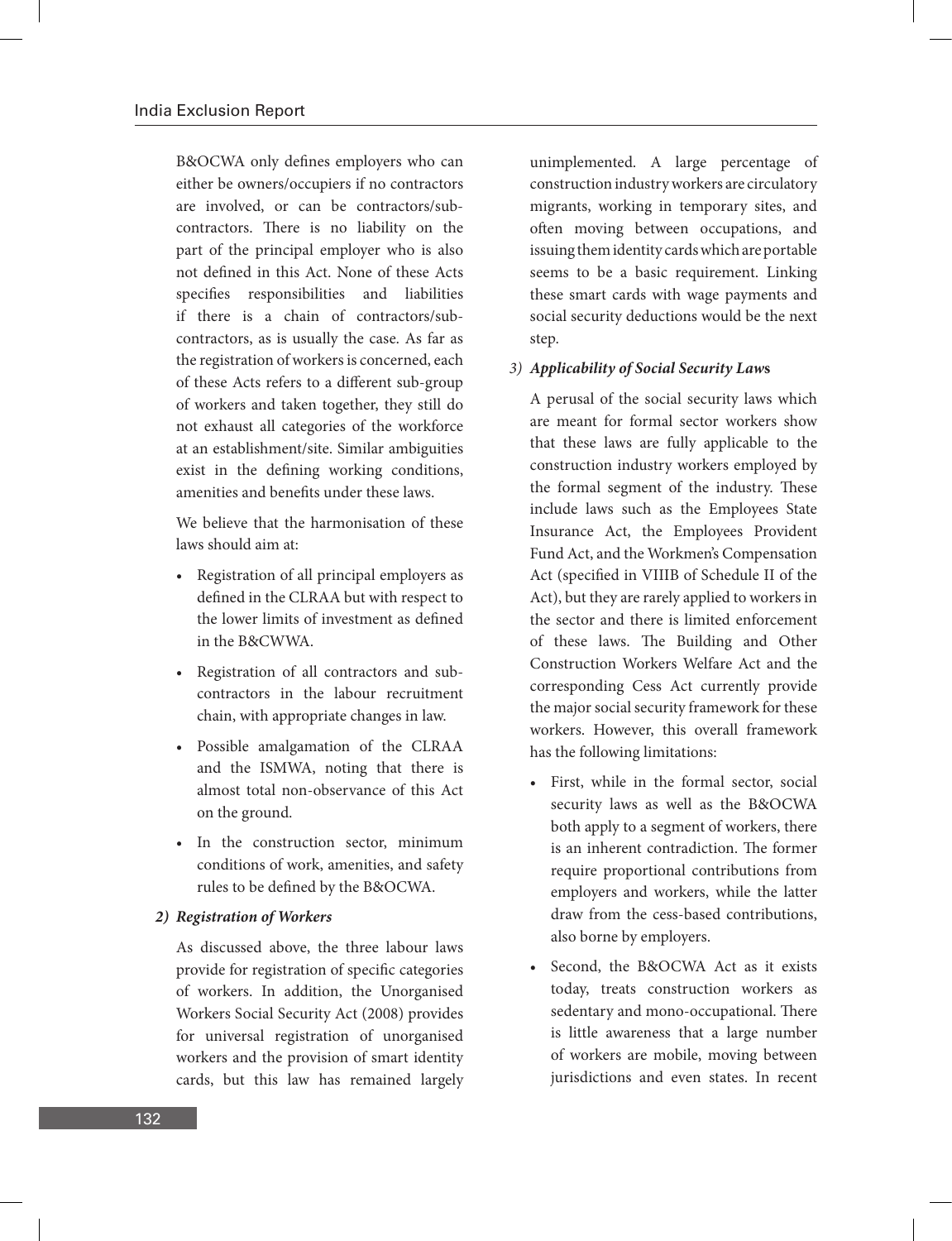years, due to expansion of the sector, workers tend to stay in employment in one place (some being non-migratory any way), and with a single contractor for longer periods but the basic problem remains. While we believe that the registration of these workers must be linked to a universal registration system, we also hold the view that a larger part of the funds should be used to provide public goods to workers (health facilities, crèches, shelters, housing, upskilling, etc.) as was also envisaged by the First National Commission on Labour Study Group.

With the GST coming into force in July 2017, the B&CW Cess Act may come into conflict with it and may be withdrawn. In that case, the entire central social security framework for construction labourers will need to be re-drawn.

#### *4) Enforcement of Labour Laws*

The evidence in this study indicates that while employers do not take existing labour laws seriously, the state has virtually abdicated its responsibility in enforcing existing labour laws. While there is pervasive evidence of these laws not being observed, the filing of cases and prosecution of offenders takes place in very few cases. There has been a steady erosion in the capacity of the labour departments to enforce laws, but more importantly the state does not show any commitment to implement the laws. The temporary nature of the workforce and the lack of any collective voice also prevents any countervailing action on behalf of the workers from taking place.

#### *5) Skill Improvement*

In the last decade and a half, a number of reports have highlighted skill shortages in the construction industry. The Construction

Industry Development Council (CIDC) was set up jointly by the Planning Commission and the Industry to respond to these shortages and in the last few years the National Skill Development Corporation (NSDC) and the Ministry of Labour and Employment have also stepped in to expand training capacity. However, no impact of these initiatives was seen on the ground. All skills were reportedly acquired on the job, and this mode of skill acquisition reinforced the gender-based segmentation of the workforce. The evidence presented in this report indicates that there is a need to significantly upscale skill training initiatives in the sector and to make these accessible to the young workforce, particularly to women.

#### *6) Ending Illegal Wage Deductions*

As we have noted in this study, most workers receive very low wages, which are below the legal minimum. The gross margins of the contractors are high: an estimated 30– 40 per cent of the wage bill in some cases. Contractors use these margins to cover costs and to earn profits/incomes. Instead of setting labour contracts on a wage plus commission basis, firms set up contracts to cover gross wages, with some additional amounts being set aside occasionally for workers' transportation, etc. Since contractors generate these margins from the wage bill, paid-out wages to workers are low (they are also low because contracts are set up without reference to legal stipulations). Employers do not fulfil their responsibilities of overseeing wage payments. In addition, contractors or their agents also retain part of the wages till the end of the contract/ season and in many cases, the workers' dues are never fully settled. These problems could be reduced if contractors and employers were registered and if there was greater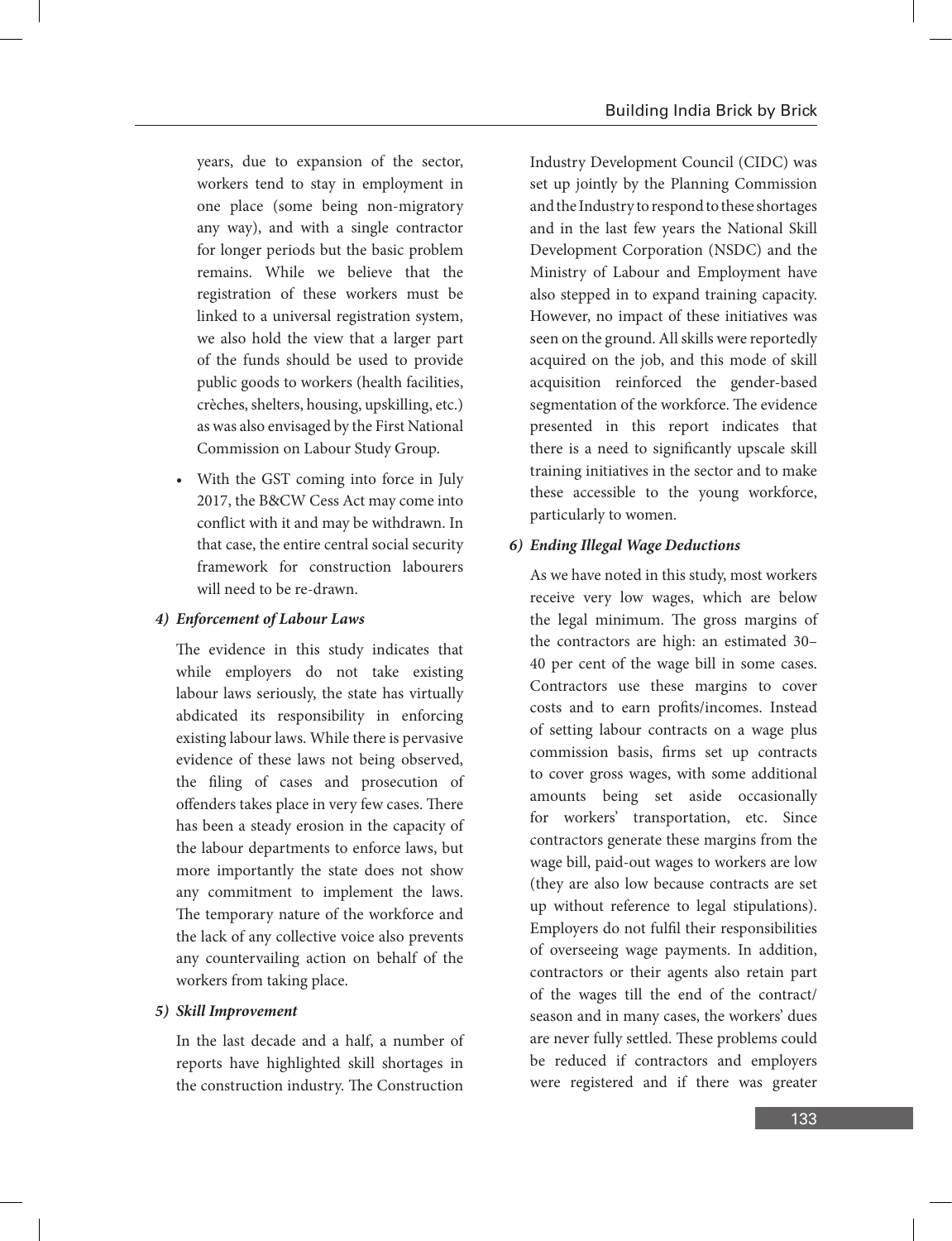transparency in the contract between the different tiers of employers/contractors/ sub-contractors. There is also some need for regulating this relationship as has been done in the Ministry of Micro, Small and Medium Enterprises (MSME) sector.

### *7) Focusing on Gender-friendly Policies and Employment*

One of the main concerns in this sector, also highlighted in this study, is the status of women workers and the declining share of women's employment in the organised construction industry, as its work organisation, capital intensity, and provision of housing to workers is changing, discouraging the presence of women workers and workers' families. We had noted in the study that, unlike East Asia, women have a significant, though minority presence in the industry which is sustained by familybased circular migration. Such family-based migration has both positive and negative features. While, on the one hand, it increases household incomes and women come out of agriculture which is lower paying, on the other hand, it exposes young children to an unhealthy environment in which they are also deprived of education. If rural employment increases, including through the contribution of programmes like MGNREGA, women's outmigration may come down. However, given that the construction industry is still one of the major avenues of non-agricultural employment for women, every attempt has to be made to improve their working and living conditions, to reduce discrimination, and to improve their prospects for better jobs in the sector through skill acquisition and creating a demand for skilled women workers. This will require focused policy attention and also affirmative action on the part of employers.

### *8) A Trajectory for Decent Employment in the Construction Industry*

Although there is large-scale violation of minimum norms, given the high rates of investment and profits in the real estate and construction sectors, and year-round demand for labour, policy advocacy must focus on the creation of regular jobs with reasonably flexible contracts, and fair wages for workers, along with other decent conditions of work at the sites.

### **Conclusion**

The construction industry opened up the possibility for poor rural workers, unable to eke out a living in agriculture, to take up a few months of employment at wages somewhat higher than in agriculture. Over 50 million workers now commute or migrate to work in the construction industry, obtaining employment for a few months each year. There is a graded possibility that some (male) workers may acquire on-the-job skills and therefore have a higher possibility of upward economic and occupational mobility.

The incorporation of workers into the construction sector workforce has been at a cost, involving harder and riskier work, an exposure to harsh living conditions, and in many cases, a loss of freedom. The minimal living conditions offered by contractors/employers reduce the cost of social reproduction of these workers and their accompanying families. But without an identity at the working places, it is almost impossible for these workers and their family members to access social protection programmes such as ICDS, school education or subsidised grain.

Studies suggest that most migrant construction workers are able to save something and remit money to support their families in various ways. Undoubtedly, employment in the sector and income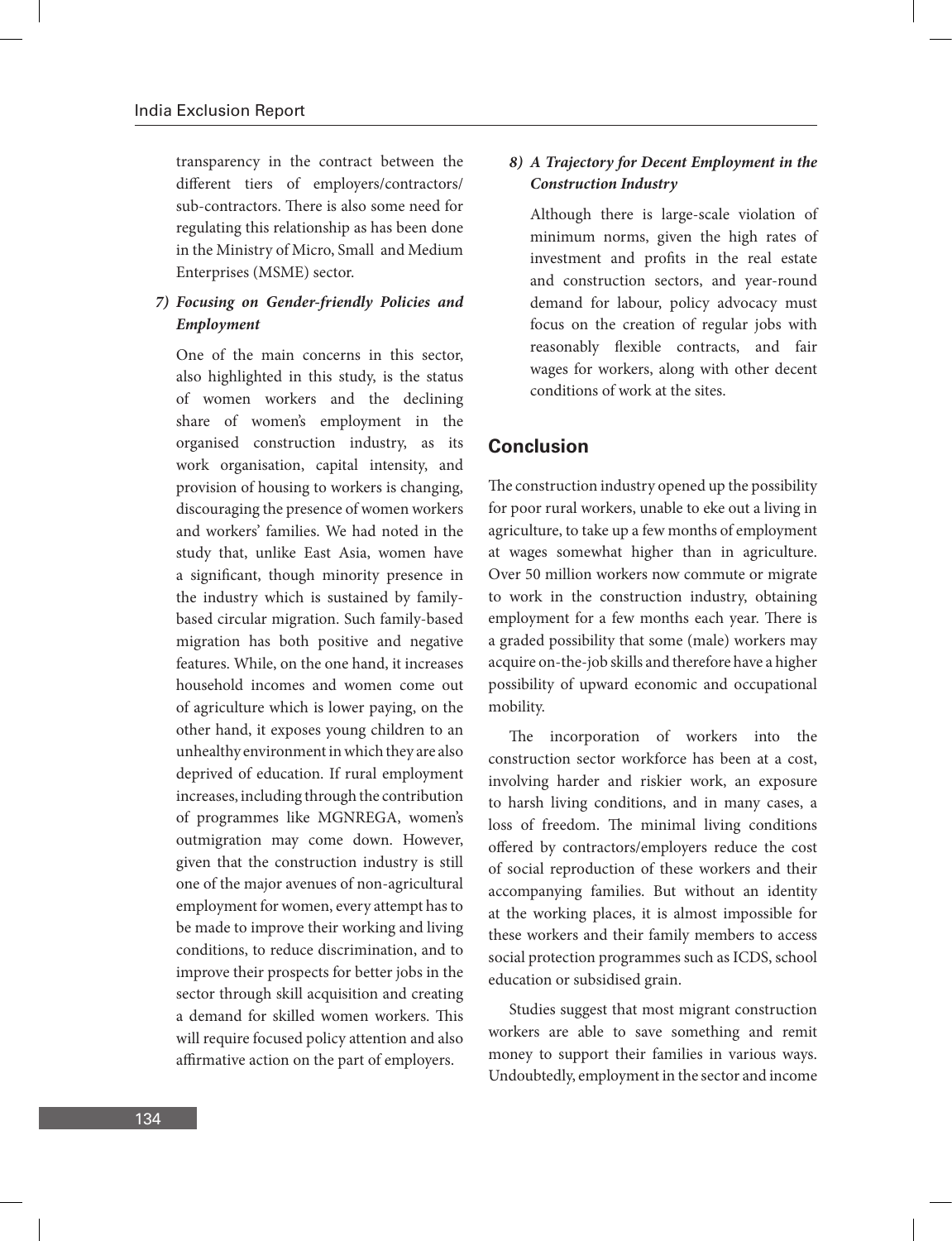from it supports these workers and their families at a level of subsistence which alternative available livelihood systems may not be able to provide. But construction workers have a small working life span in the industry. Studies show that nearly two-thirds of the workers are below the age of 30 and very few workers are in the age group of 50 years or more. No existing research examines what happens to their family's well-being once these workers retire from construction work. Moreover, fluctuations in construction activity make employment uncertain. All this calls for a social security support system for construction workers. The twin legislations which came into existence after years of workers' struggle

had to see another decade of struggle even before the first steps were taken for their implementation. But lack of administrative will, worker mobility and the temporary nature of jobs has impeded proper implementation. Moreover the Cess-based Acts face problems of extinction with the implementation of GST in the country.

Finally, to the extent that these large number of workers were able to coax a living out of employment in the construction industry, we need to ask whether the construction boom ended after 2012–13 or whether steps taken to revive the economy will put some life back into it.

### **Endnotes**

- 1. Judgment of the Supreme Court on 18/09/1982 in the *People's Union for Democratic Rights* vs. *Union of India and Others*, in a case relating to the employment of construction labour for sites for the Asiad Games.
- 2. In Parry's study of the construction sector in Bhilai

in Chhattisgarh, where mainly local labourers were employed, there were no advances and the tying in of labour is solely done through the withholding of their payment (Parry, 2014).

- 3. People's Union for Democratic Rights and Others vs Union of India and Others (1982).
- This section draws on Srivastava and Jha (2016).

#### **References**

- Borhade, A. (2012). 'Migrants (Denied) Access to Health Care', Paper Presented at National Workshop on Internal Migration and Human Development in India, 6–7 December 2011, ICSSR, New Delhi.
- Breman, J. & I. Guérin. (2009). Introduction: On bondage: Old and New. In Breman, J., Guérin, I., Prakash, A. (Eds), *India's Unfree Workforce: On Bondage Old and New*. New Delhi: Oxford University Press.
- Breman, J., Guérin, I., Prakash, A. (2009) (Eds). *India's Unfree Workforce. On Bondage Old and New*. New Delhi: Oxford University Press.
- GoI. (1996). *The Building and Other Construction Workers.* Retrieved from Chief Labour Commissioner (Central): https://clc.gov.in/clc/clcold/Acts/shtm/bocw.php# CHAPTER%20III
- Jain, S., & Matharu, S. (2017, August 5). *Fatal Heights: The Untold Deaths Of India's Construction Workers.* Retrieved December 12, 2017, from NDTV: https://www.ndtv.com/

india-news/fatal-heights-the-untold-deaths-of-indiasconstruction-workers-1733974

- Jha, Ajit K. (2016). The Construction Industry in India: Production Conditions, Labour Practices and Skill Development. Ph.D. Thesis. Jawaharlal Nehru University.
- Kara, Siddharth (2012). *Bonded Labor: Tackling the System of Slavery in South Asia*. New York: Columbia University Press.
- Ministry of Labour (2002). *Report of the Second National Commission on Labour.* New Delhi: Government of India.
- Olsen, W. K., & Ramana Murthy, R. V. (2000). Contract labour and Bondage in Andhra Pradesh (India). *Journal of Social and Political Thought*, *1*(2).
- Parry, J. (2014). Sex, Bricks and Mortar: Constructing Class in a Central Indian Steel Town. *Modern Asian Studies*, *48*(05), 1242–1275.
- Patel, D. A., & Jha, N. K. (2016). *An Estimate of Fatal Accidents in Indian Construction.* Retrieved 2017, from Researchgate: https://www.researchgate.net/publication/3081555